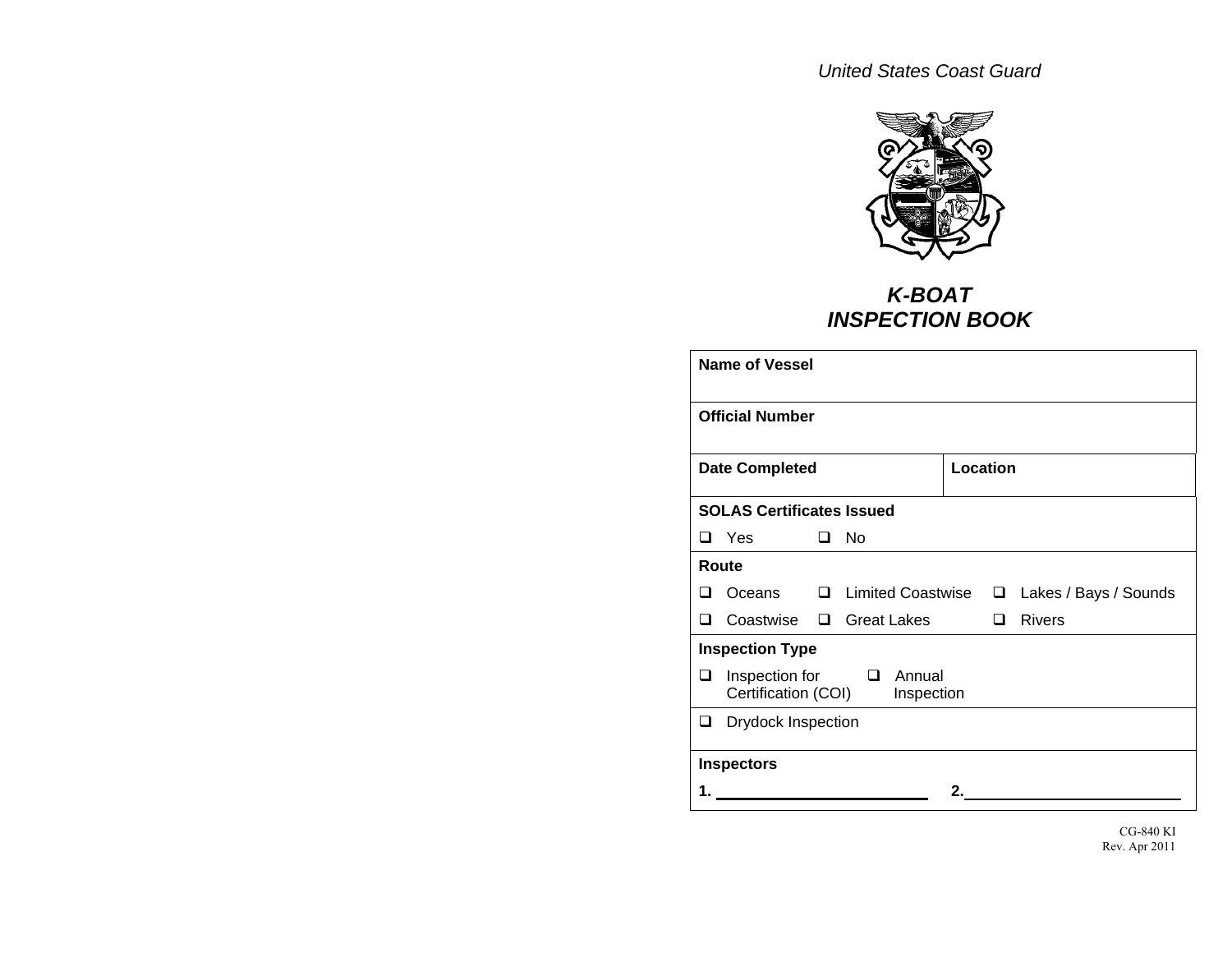#### **DRUG & ALCOHOL PROGRAM CHECKLIST**

| <b>Inspection Item</b>                                                                                                                                                             | Applicable Regs.                                                                         | <b>Yes</b> | $\overline{\text{No}}$ |
|------------------------------------------------------------------------------------------------------------------------------------------------------------------------------------|------------------------------------------------------------------------------------------|------------|------------------------|
| Do crew members know who the Designated<br>Employee Representative (DER) is?                                                                                                       | 49 CFR 40.3                                                                              | $\Box$     | $\Box$                 |
| Is there a copy of the company's policy or policy<br>statement aboard?                                                                                                             | 46 CFR 16.401                                                                            | $\Box$     | $\Box$                 |
| Are crew members aware of where to obtain<br>Employee Assistance information?                                                                                                      | 46 CFR 16.401                                                                            | $\Box$     | $\Box$                 |
| Has supervisory and general crew member drug<br>awareness training been conducted?                                                                                                 | 46 CFR 16.401                                                                            | $\Box$     | □                      |
| Are Hotline Numbers posted in a common space?                                                                                                                                      | 46 CFR 16.401                                                                            | □          | □                      |
| Knowledge of where to go or how to get drug and<br>alcohol testing accomplished in the event of a<br>Serious Marine Incident (2hr testing for alcohol; 32<br>hr testing for drugs) | 46 CFR 4.06                                                                              | $\Box$     | $\Box$                 |
| Are Alcohol Testing Devices kept onboard?                                                                                                                                          | 46 CFR 16.240<br>46 CFR 4.06                                                             | $\Box$     | $\Box$                 |
| Were crew members pre-employment tested?                                                                                                                                           | 46 CFR 16.210                                                                            | $\Box$     | $\Box$                 |
| Have crew members been randomly tested this year? 46 CFR 16.230                                                                                                                    |                                                                                          | $\Box$     | $\Box$                 |
| <b>PROGRAM INFORMATION</b><br>Name of Consortium/TPA: or<br>$\Box$ "Self-Run Program"<br><b>SMI</b> Testing Facility                                                               |                                                                                          |            |                        |
| 24hr SMI Testing Facility:                                                                                                                                                         |                                                                                          |            |                        |
| Drug & Alcohol Program Compliant?<br>$\Box$ Program Compliant<br>□ ______ items corrected on-scene                                                                                 | <b>De Program Not Compliant</b><br>□ Full Audit Recommended<br>$\Box$ 835 No-Sail issued |            |                        |
|                                                                                                                                                                                    |                                                                                          |            |                        |

### **Conversions:**

|                                                                                                                                 | <b>Distance and Energy</b>                      |        |        |              |  |                    |     |                        |
|---------------------------------------------------------------------------------------------------------------------------------|-------------------------------------------------|--------|--------|--------------|--|--------------------|-----|------------------------|
| Kilowatts (kW)                                                                                                                  |                                                 | X      | 1.341  | $=$          |  | Horsepower (hp)    |     |                        |
| Feet (ft)                                                                                                                       |                                                 | X      | 3.281  | $=$          |  | Meters (m)         |     |                        |
| Long Ton (LT)                                                                                                                   |                                                 | X      | .98421 | $=$          |  | Metric Ton (t)     |     |                        |
| <b>Liquid</b> (NOTE: Values are approximate.)                                                                                   |                                                 |        |        |              |  |                    |     |                        |
| Liquid                                                                                                                          |                                                 | bbl/LT |        | $m^3/t$      |  | bbl/m <sup>3</sup> |     | bbl/t                  |
| Freshwater                                                                                                                      |                                                 | 6.40   |        | 1.00         |  | 6.29               |     | 6.29                   |
| Saltwater                                                                                                                       |                                                 | 6.24   |        | .975         |  | 6.13               |     | 5.98                   |
| Heavy Oil                                                                                                                       |                                                 | 6.77   |        | 1.06         |  | 6.66               |     | 7.06                   |
| <b>DFM</b>                                                                                                                      |                                                 | 6.60   |        | 1.19         |  | 7.48               |     | 8.91                   |
| Lube Oil                                                                                                                        |                                                 | 7.66   |        | 1.20         |  | 7.54               |     | 9.05                   |
| Weight                                                                                                                          |                                                 |        |        |              |  |                    |     |                        |
| 1 Long Ton                                                                                                                      | 2240 lbs<br>$=$                                 |        |        | 1 Metric Ton |  | $= 2204$ lbs       |     |                        |
| 1 Short Ton                                                                                                                     | 2000 lbs<br>$=$                                 |        |        | 1 Cubic Foot |  | 7.48 gal<br>$=$    |     |                        |
| 1 Barrel<br>(oil)                                                                                                               | 5.61 ft = 42 gal =<br>$=$<br>$6.29 \text{ m}^3$ |        |        | 1 psi        |  | $=$<br>of water    |     | .06895 Bar = 2.3106 ft |
| <b>Temperature:</b> Fahrenheit = Celsius ( ${}^{\circ}F = 9/5 {}^{\circ}C + 32$ and ${}^{\circ}C = 5/9$ ( ${}^{\circ}F - 32$ )) |                                                 |        |        |              |  |                    |     |                        |
| 0<br>$=$                                                                                                                        | $-17.8$                                         | 80     | $=$    | 26.7         |  | 200                | $=$ | 93.3                   |
| 32<br>$=$                                                                                                                       | $\Omega$                                        | 90     | $=$    | 32.2         |  | 250                | $=$ | 121.1                  |
| 40<br>$=$                                                                                                                       | 4.4                                             | 100    | $=$    | 37.8         |  | 300                | $=$ | 148.9                  |
| 50<br>$=$                                                                                                                       | 10.0                                            | 110    | $=$    | 43.3         |  | 400                | $=$ | 204.4                  |
| 60<br>$=$                                                                                                                       | 15.6                                            | 120    | $=$    | 48.9         |  | 500                | $=$ | 260                    |
| 70<br>$=$                                                                                                                       | 21.1                                            | 150    | $=$    | 65.6         |  | 1000               | $=$ | 537.8                  |
| <b>Pressure:</b> Bars = Pounds per square inch                                                                                  |                                                 |        |        |              |  |                    |     |                        |
| 1 Bar<br>$=$                                                                                                                    | 14.5 psi                                        | 5 Bars | $=$    | 72.5 psi     |  | 9 Bars             | $=$ | 130.5 psi              |
| 2 bars<br>$\qquad \qquad =$                                                                                                     | 29.0 psi                                        | 6 Bars | $=$    | 87.0 psi     |  | 10 Bars            | $=$ | 145.0 psi              |
| 3 Bars<br>$=$                                                                                                                   | 43.5 psi                                        | 7 Bars | $=$    | 101.5 psi    |  |                    |     |                        |
| 4 Bars<br>$=$                                                                                                                   | 58.0 psi                                        | 8 Bars | $=$    | 116.0 psi    |  |                    |     |                        |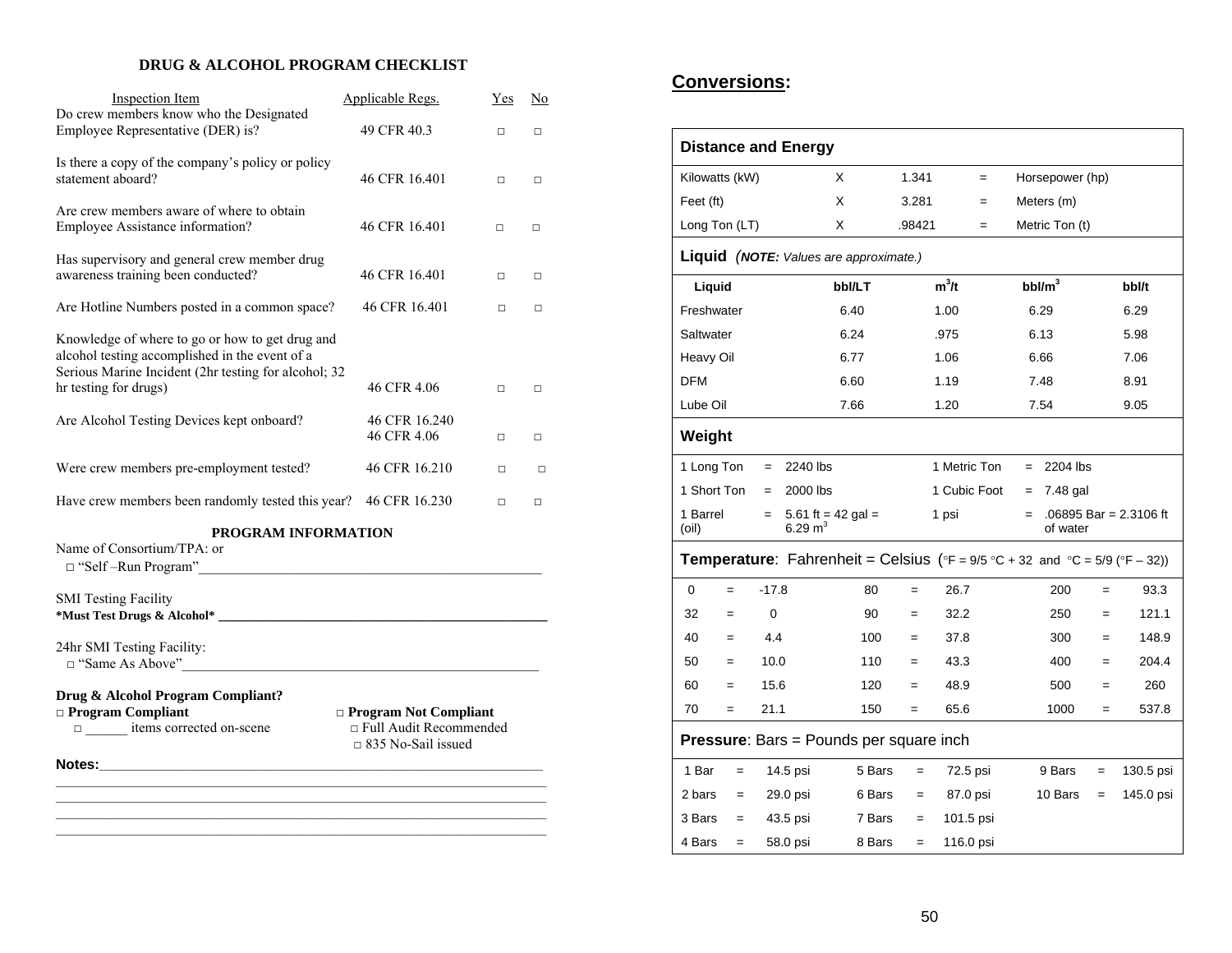# Notes: <u>Notes:</u> **Total Time Spent Per Activity:**

| <b>Regular Personnel (Active Duty)</b> |                 |                 |           |  |  |  |
|----------------------------------------|-----------------|-----------------|-----------|--|--|--|
| <b>ACTIVITY TYPE</b>                   | <b>ACTIVITY</b> | <b>TRAINING</b> | (PERS) MI |  |  |  |
|                                        |                 |                 |           |  |  |  |
|                                        |                 |                 |           |  |  |  |
|                                        |                 |                 |           |  |  |  |
|                                        |                 |                 |           |  |  |  |

| TOTAL ADMIN HOURS | <b>TOTAL TRAVEL HOURS</b> |
|-------------------|---------------------------|
|                   |                           |

| <b>Reserve Personnel</b> |          |                 |           |  |  |  |
|--------------------------|----------|-----------------|-----------|--|--|--|
| <b>ACTIVITY TYPE  </b>   | ACTIVITY | <b>TRAINING</b> | (PERS) MI |  |  |  |
|                          |          |                 |           |  |  |  |
|                          |          |                 |           |  |  |  |
|                          |          |                 |           |  |  |  |
|                          |          |                 |           |  |  |  |

| TOTAL ADMIN HOURS | <b>TOTAL TRAVEL HOURS</b> |
|-------------------|---------------------------|
|                   |                           |

| <b>Auxiliary Resources</b> |                      |  |  |
|----------------------------|----------------------|--|--|
| TOTAL BOAT HOURS           | TOTAL AIRCRAFT HOURS |  |  |

the contract of the contract of the contract of the contract of the contract of the contract of the contract of

the control of the control of the control of the control of the control of the control of the control of the control of the control of the control of the control of the control of the control of the control of the control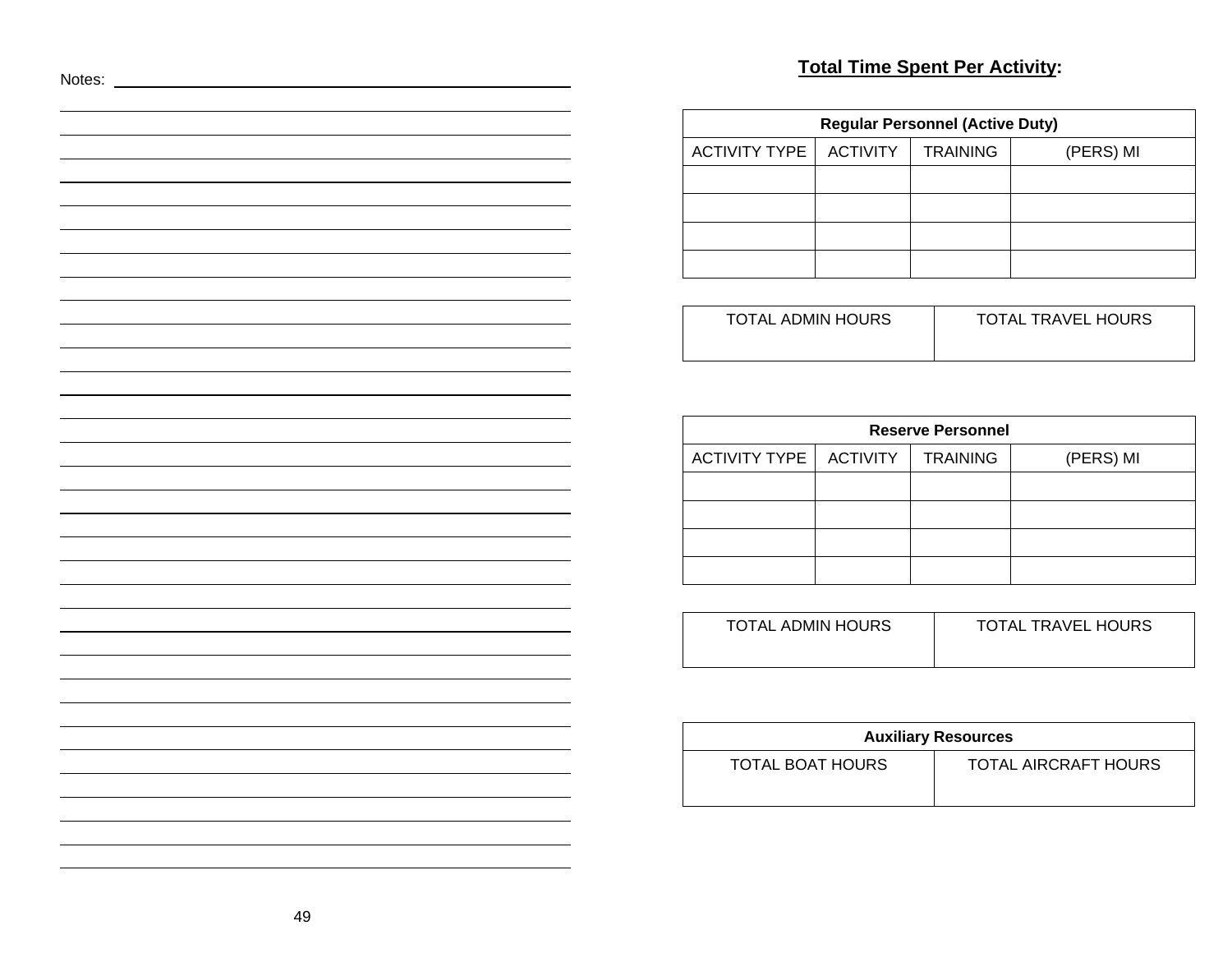## **Use of K-Boat Inspection Book:**

This inspection book is intended to be used as a job aid by Coast Guard marine inspectors during inspections of U.S. flagged small passenger vessels subject to Subchapter K (vessels under 100 GT, carrying more than 150 passengers or more than 49 overnight passengers). The lists contained within this book are not intended to limit the inspection. Each marine inspector should determine the depth of inspection necessary. A checked box should be a running record of what has been inspected. It does not imply that the entire system has been inspected or that all or any items are in full compliance. This job aid does not constitute part of the official inspection record.

This document does not establish or change Federal laws or regulations. References given are only general guides. Refer to IMO publications, CFRs, NVICs or any locally produced cite guides for specific regulatory references. Not all items in this book are applicable to all vessels.

*NOTE: Guidance on how to conduct inspections of U.S. flagged small passenger vessels can be found in the Marine Safety Manual (MSM) Volume II, Chapter B1: Inspection of Vessels for Certification. All MSM cites listed in this book refer to MSM Volume II unless otherwise indicated.* 

#### **Pre-inspection Items: Post-inspection Items:**

vessel.

• Issue letters/certificates to

- Review MISLE records.
	- − Vessel Critical Profile
	- − COI
- Obtain copies of forms to be issued.
- Complete MISLE entries.
- Initiate Report of Violation (ROV) if necessary

#### **D eficiency Summary Worksheet:**

| <b>Name of Vessel</b> | <b>VIN</b> |                                   |
|-----------------------|------------|-----------------------------------|
| <b>Deficiency</b>     |            | Req't. Issued / Date<br>Completed |
|                       |            |                                   |
|                       |            |                                   |
|                       |            |                                   |
|                       |            |                                   |
|                       |            |                                   |
|                       |            |                                   |
|                       |            |                                   |
|                       |            |                                   |
|                       |            |                                   |
|                       |            |                                   |
|                       |            |                                   |
|                       |            |                                   |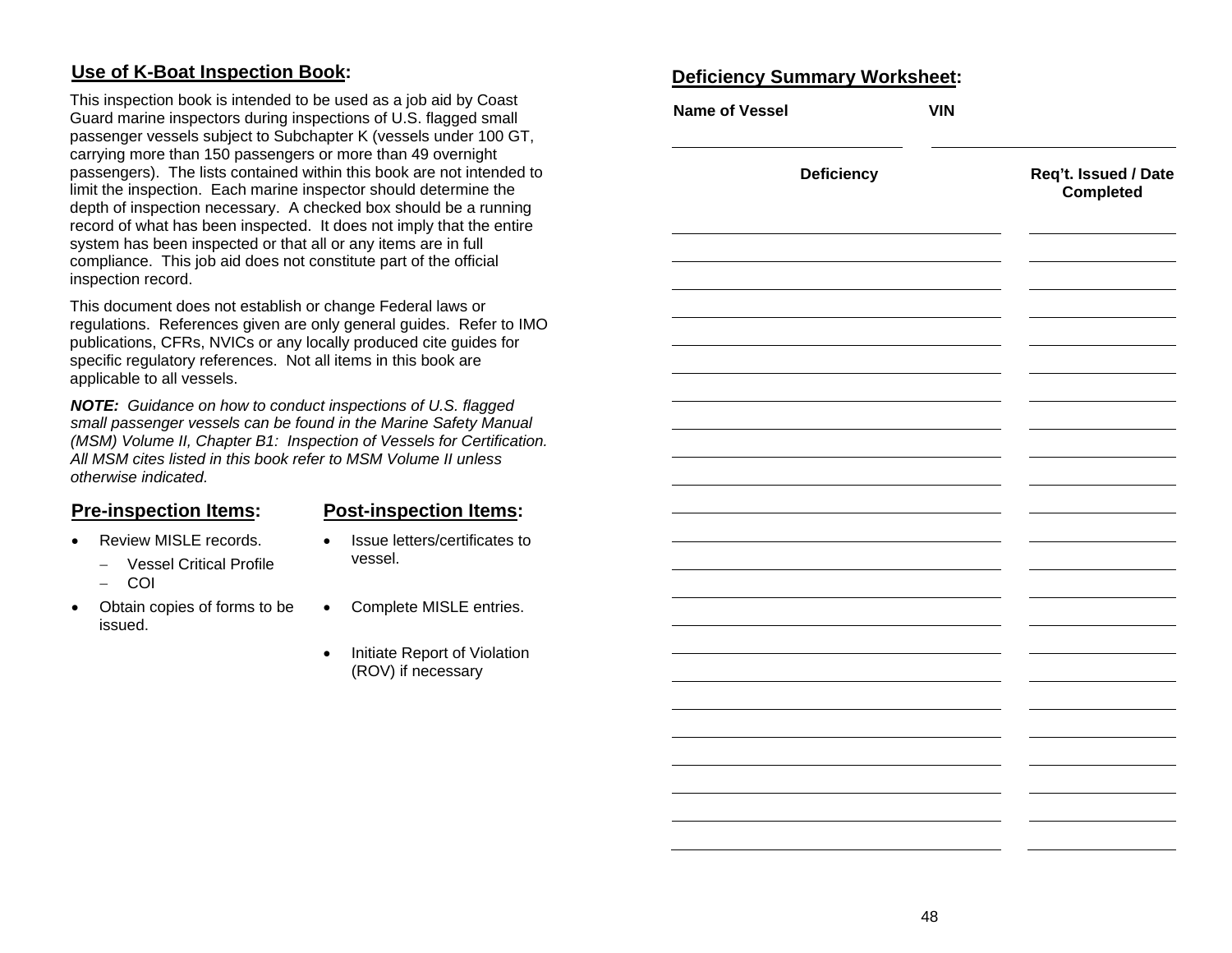## **Section 7: Appendices Recommended US Vessel Deficiency Procedures:**

| <b>Step</b> | <b>Action</b>                                                                                                                                                                                                                                                           |                                                                                                                                                                        |  |  |  |  |  |
|-------------|-------------------------------------------------------------------------------------------------------------------------------------------------------------------------------------------------------------------------------------------------------------------------|------------------------------------------------------------------------------------------------------------------------------------------------------------------------|--|--|--|--|--|
| 1           | Identify deficiency.                                                                                                                                                                                                                                                    |                                                                                                                                                                        |  |  |  |  |  |
| 2           | Inform vessel representative.                                                                                                                                                                                                                                           |                                                                                                                                                                        |  |  |  |  |  |
| 3           | Record on the Deficiency Summary Worksheet (next page).                                                                                                                                                                                                                 |                                                                                                                                                                        |  |  |  |  |  |
| 4           | If deficiency is corrected prior to end of inspection, go to Step 7.                                                                                                                                                                                                    |                                                                                                                                                                        |  |  |  |  |  |
| 5           | If deficiency is unable to be corrected prior to end of inspection,<br>issue CG-835 in accordance with table below.                                                                                                                                                     |                                                                                                                                                                        |  |  |  |  |  |
|             | THEN issue CG-835:<br>IF deficiency:                                                                                                                                                                                                                                    |                                                                                                                                                                        |  |  |  |  |  |
|             | Does NOT immediately<br>impact crew/passenger<br>safety, security, hull<br>seaworthiness, or the<br>environment, e.g.,<br>• Missing placards<br>• Non-metallic expansion joints<br>more than 10 years in service                                                        | That provides a specific<br>time for correcting<br>deficiency, e.g.,<br>• "X" number of days<br>• At next drydock                                                      |  |  |  |  |  |
|             | Allows vessel operations to<br>be MODIFIED to meet less<br>stringent requirements, e.g.,<br>• Expired international certificates<br>• Automation defect<br>• Insufficient lifesaving equipment                                                                          | That restricts operation of<br>vessel to meet current<br>vessel conditions, e.g.,<br>• Reduced route<br>• Increased crew<br>• Fewer passengers                         |  |  |  |  |  |
|             | DOES immediately impact<br>crew/passenger safety,<br>security, hull seaworthiness,<br>or the environment, and<br>cannot be modified to meet<br>less stringent requirements,<br>e.g.,<br>• Missing or defective firefighting<br>equipment<br>Structural defect or damage | That requires the<br>deficiency to be corrected<br>prior to operating vessel<br>("NO SAIL" item), e.g.,<br>• Prior to carrying passengers<br>• Prior to carrying cargo |  |  |  |  |  |
| 6           | Enter CG-835 data in MISLE.                                                                                                                                                                                                                                             |                                                                                                                                                                        |  |  |  |  |  |

## **Table of Contents**

| <b>Section 1: Administrative Items</b>                 |
|--------------------------------------------------------|
|                                                        |
| <b>Section 2: Certificates and Documents</b>           |
|                                                        |
|                                                        |
| <b>Section 3: Inspection Items</b>                     |
| <b>Section 4: Drills</b>                               |
| Section 5: Drydock Inspection Items                    |
|                                                        |
|                                                        |
|                                                        |
| Section 6: Special Drydock Extension Underwater Survey |
|                                                        |
| <b>Section 7: Appendices</b>                           |
| Recommended US Vessel Deficiency Procedures48          |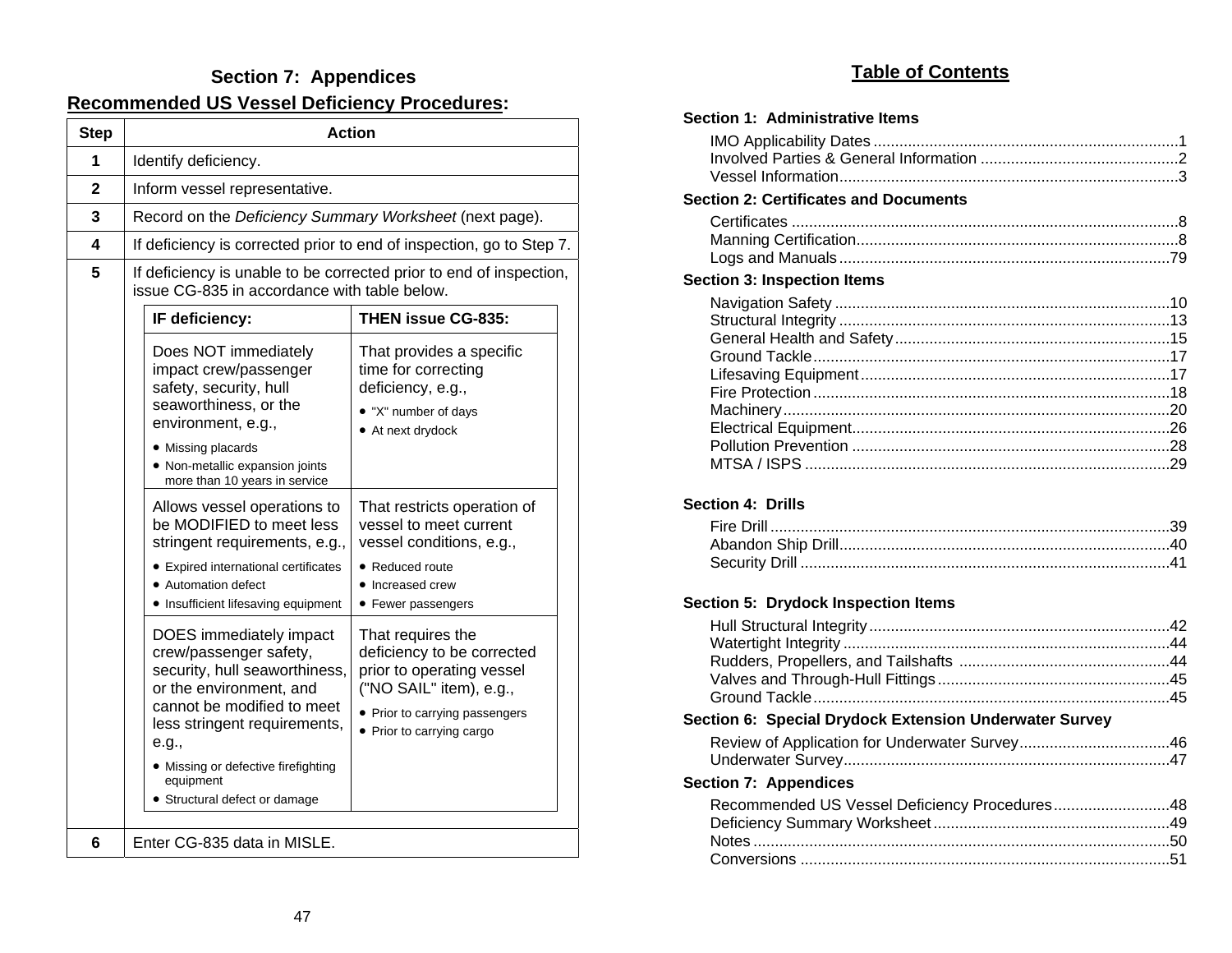### **Section 1: Administrative Items**

#### **IMO Applicability Dates:**

| <b>Reference</b>                                       | <b>Date</b>            |
|--------------------------------------------------------|------------------------|
| <b>SOLAS 1960</b>                                      | 26 MAY 65              |
| <b>SOLAS 1974</b>                                      | 25 MAY 80              |
| 1978 Protocol to SOLAS 1974                            | 01 MAY 81              |
| 1981 Amendments (II-1 & II-2)<br>1983 Amendments (III) | 01 SEP 84<br>01 JUL 86 |
| Various additional amendments to SOLAS                 |                        |
| MARPOL 73/78 Annex I                                   | 02 OCT 83              |
| MARPOL 73/78 Annex V                                   | 31 DEC 88              |
| MARPOL 73/78 Annex VI                                  | 19 MAY 05              |
| <b>COLREGS 1972</b>                                    | 15 JUL 77              |
| Various additional amendments to COLREGS               |                        |
| Load Line 1966                                         | 21 JUL 68              |
| <b>STCW 1978</b>                                       | 28 APR 84              |
| 1991 Amendments                                        | 01 DEC 92              |
| 1994 Amendments<br>1995 Amendments                     | 01 JAN 96<br>01 FEB 97 |

- □ Hull Maintenance and Condition Assessment Program
	- Preventative maintenance plan
	- Annual hull condition assessment
- **D** Preparatory meeting
- $\Box$  Duration of underwater survey
- **□** Site selection
	- Sufficient water depth
	- Underwater hazards
	- "Clear box"
- **Q** Plans or drawings
	- •Shell openings
	- •Docking plugs
	- •Bilge keels
	- •Welded seams and butts
	- •Appendages
	- $\bullet$ Anodes
	- •Rudder
	- •Propeller
	- •Reference points
	- •Watertight and oiltight bulkheads

#### **Underwater Survey:**

- $\Box$  Preliminary examination
	- Third party
	- •Divers
- Underwater hull exam
	- Third party supervised
	- Ultrasonic gaugings
- $\Box$  On-site survey

Notes: \_\_\_\_\_\_\_\_\_\_\_\_\_\_\_\_\_\_\_\_\_\_\_\_\_\_\_\_\_\_\_\_\_\_\_\_\_\_\_\_\_\_\_\_\_\_\_\_\_\_\_\_

 \_\_\_\_\_\_\_\_\_\_\_\_\_\_\_\_\_\_\_\_\_\_\_\_\_\_\_\_\_\_\_\_\_\_\_\_\_\_\_\_\_\_\_\_\_\_\_\_\_\_\_\_\_\_\_\_\_  $\mathcal{L}_\text{max} = \mathcal{L}_\text{max} = \mathcal{L}_\text{max} = \mathcal{L}_\text{max} = \mathcal{L}_\text{max} = \mathcal{L}_\text{max} = \mathcal{L}_\text{max} = \mathcal{L}_\text{max} = \mathcal{L}_\text{max} = \mathcal{L}_\text{max} = \mathcal{L}_\text{max} = \mathcal{L}_\text{max} = \mathcal{L}_\text{max} = \mathcal{L}_\text{max} = \mathcal{L}_\text{max} = \mathcal{L}_\text{max} = \mathcal{L}_\text{max} = \mathcal{L}_\text{max} = \mathcal{$ 

\_\_\_\_\_\_\_\_\_\_\_\_\_\_\_\_\_\_\_\_\_\_\_\_\_\_\_\_\_\_\_\_\_\_\_\_\_\_\_\_\_\_\_\_\_\_\_\_\_\_\_\_\_\_\_\_\_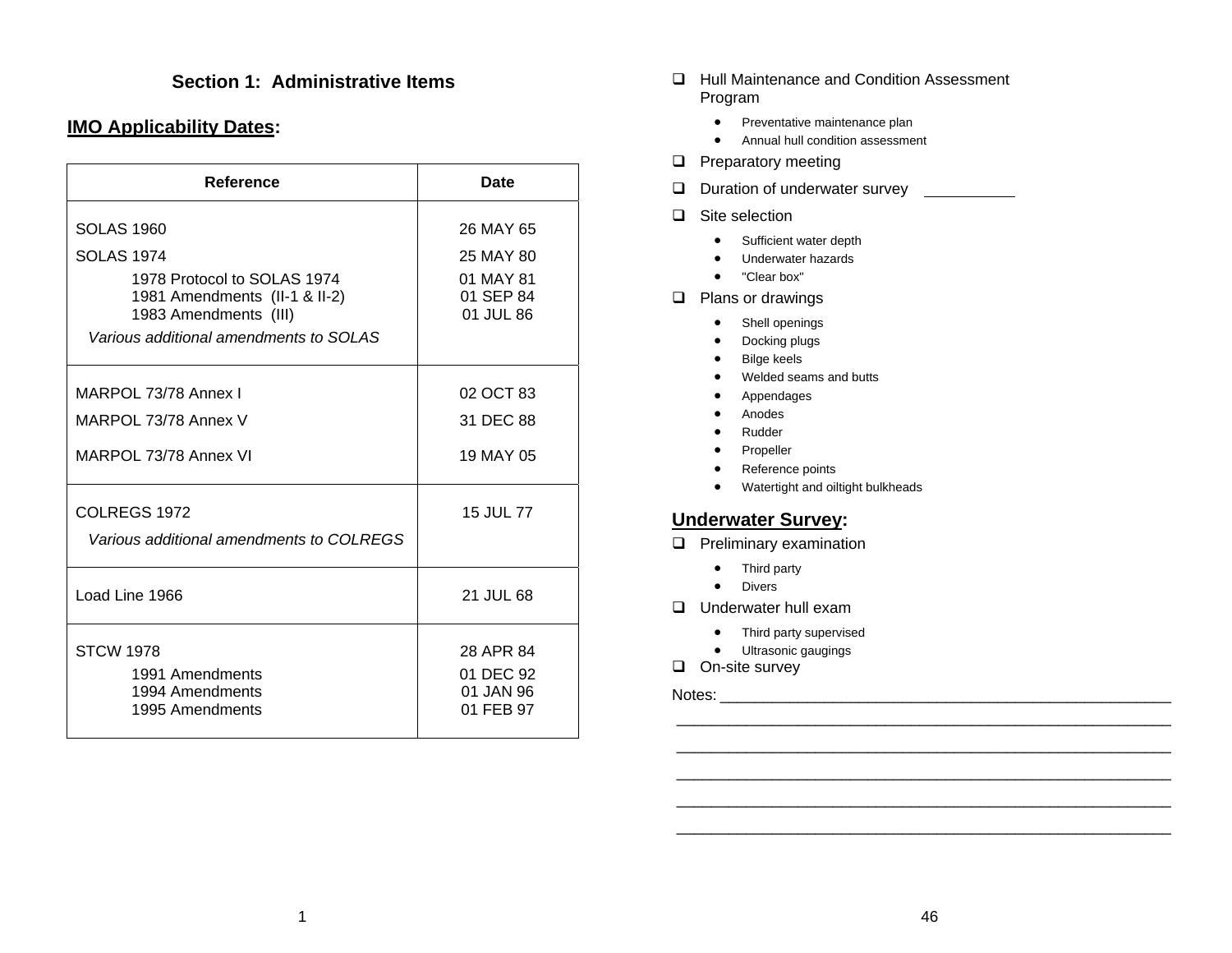## **Section 6: Special Drydock Extension Underwater Survey**

*NOTE: Drydock extensions of up to 30 months are available to steel or aluminum Kboats that operate on certain low-risk routes in fresh water. Guidance for conducting these surveys is found in MSM Vol. II/B3.A.4.d.* 

*WARNING: ALL passengers must be removed from vessel prior to removal of sea valves.* 

#### **Review of Application for Underwater Survey:**

- $\Box$  Submitted 90 days before survey date
- $\Box$  Identify diving contractor
	- •Number of divers
	- •Type of diving equipment
	- •NDT and repair capabilities
- $\Box$  Copy of diving operations manual
	- Means of waterborne diver support
- $\Box$  Means of taking rudder bearing clearances
- $\Box$  Sea chest blanks
- □ Letter from master/chief engineer/person-incharge
- Diving personnel/equipment
	- •NDT qualifications
	- •Repair qualifications
	- •Video / audio equipment
	- •Coast Guard and OSHA safety regulations
- $\Box$  Hull preparation
	- •Cleaning method
	- •Hull openings permanently marked

Notes: \_\_\_\_\_\_\_\_\_\_\_\_\_\_\_\_\_\_\_\_\_\_\_\_\_\_\_\_\_\_\_\_\_\_\_\_\_\_\_\_\_\_\_\_\_\_\_\_\_\_\_\_

#### **Involved Parties & General Information:**

Vessel's Representatives

Phone Numbers

Owner—Listed on DOC (if applicable), or COFR

□ No Change

**Operator** 

□ No Change

 \_\_\_\_\_\_\_\_\_\_\_\_\_\_\_\_\_\_\_\_\_\_\_\_\_\_\_\_\_\_\_\_\_\_\_\_\_\_\_\_\_\_\_\_\_\_\_\_\_\_\_\_\_\_\_\_\_\_ \_\_\_\_\_\_\_\_\_\_\_\_\_\_\_\_\_\_\_\_\_\_\_\_\_\_\_\_\_\_\_\_\_\_\_\_\_\_\_\_\_\_\_\_\_\_\_\_\_\_\_\_\_\_\_\_\_\_

\_\_\_\_\_\_\_\_\_\_\_\_\_\_\_\_\_\_\_\_\_\_\_\_\_\_\_\_\_\_\_\_\_\_\_\_\_\_\_\_\_\_\_\_\_\_\_\_\_\_\_\_\_\_\_\_\_\_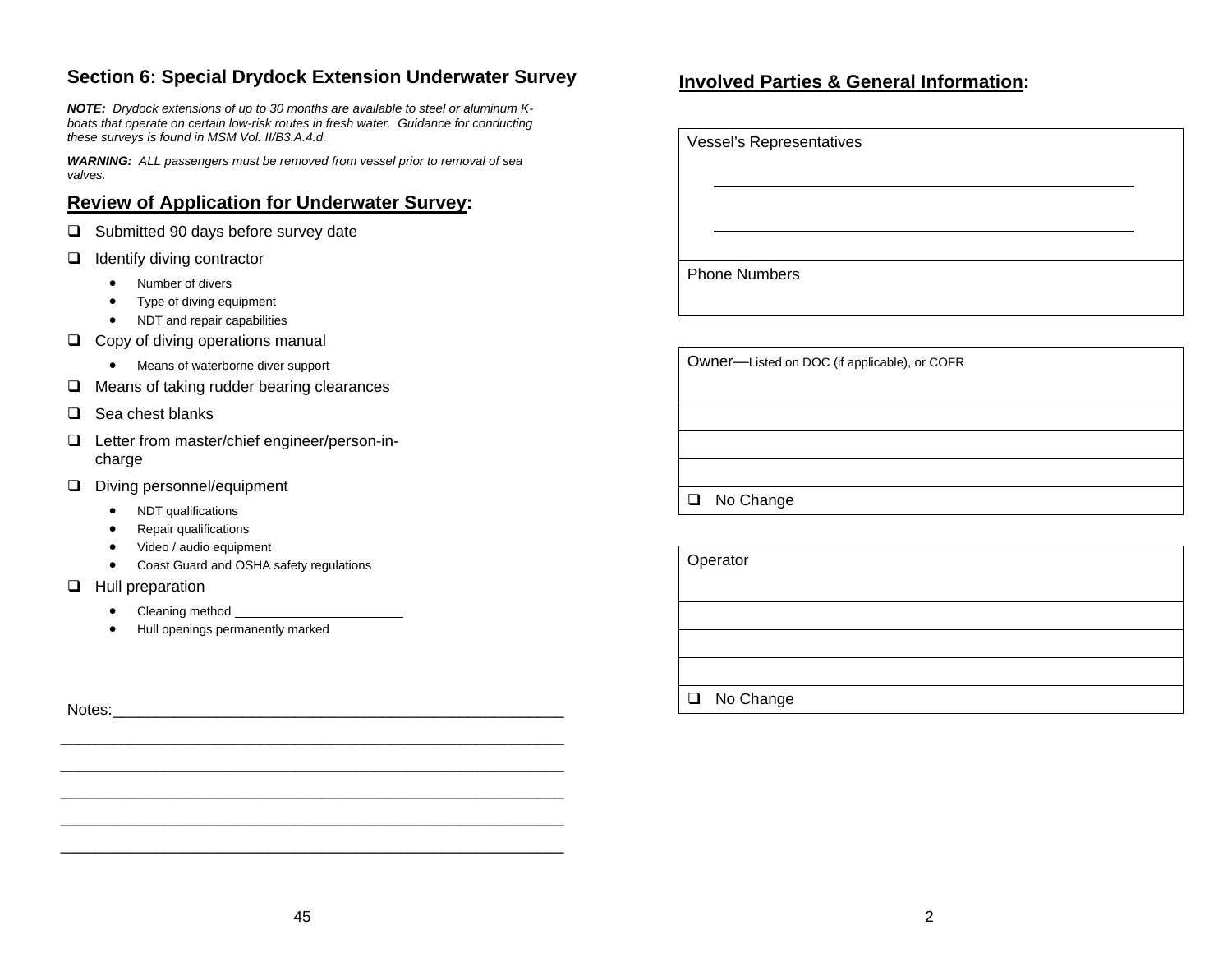| <b>Company Security Officer</b> |  |
|---------------------------------|--|
|                                 |  |
|                                 |  |
|                                 |  |
|                                 |  |
| □ No Change                     |  |

### Vessel Security Officer

□ No Change

## **Vessel Information:**

| Last Drydocking Date           | <b>Next Drydocking Date</b> |
|--------------------------------|-----------------------------|
| Location of Last Drydocking    |                             |
| Built Date (use delivery date) |                             |
| Overall Length (in feet)       |                             |
| Maximum Passengers Allowed     |                             |
| Overnight Accommodations       |                             |
| No<br>Yes                      | If yes, how many?           |

#### $\Box$  Propeller(s)

- Locknuts
- •Rope guard

#### $\Box$  Tailshaft(s)

- •Stern tube and gland
- •Key and keyway
- Shaft sleeve or liner
- Struts and strut bearings

## **Valves and Through-Hull Fittings:**

*NOTE: Guidance on valves and through-hull fittings can be found in MSM Volume II, Chapter 8.F.* 

- $\Box$  Sea chests, spool pieces, through-hull fittings 46 CFR 115.610
	- $\bullet$ Strainers removed
	- •Welds
	- $\bullet$ Strainer fastenings
	- $\bullet$ Fastenings
	- •Branch connections
- □ Sea valves
	- •Fitted where required
	- •Opened for examination
	- $\bullet$ Body
	- •Guides
	- •Threads
	- •Seat
	- •Stems
	- $\bullet$ Discs
	- $\bullet$ Plug cocks
	- •Holding down bolts
	- $\bullet$ Closure tested (local and/or remote)

## **Ground Tackle:**

- **D** Proper ground tackle
	- Anchors
	- $\bullet$ Cables

Notes: \_\_\_\_\_\_\_\_\_\_\_\_\_\_\_\_\_\_\_\_\_\_\_\_\_\_\_\_\_\_\_\_\_\_\_\_\_\_\_\_\_\_\_\_\_\_\_\_\_\_\_\_

46 CFR 115.630 MSM Ch. B3.D.

46 CFR 115.610

46 CFR 115.610

\_\_\_\_\_\_\_\_\_\_\_\_\_\_\_\_\_\_\_\_\_\_\_\_\_\_\_\_\_\_\_\_\_\_\_\_\_\_\_\_\_\_\_\_\_\_\_\_\_\_\_\_\_\_\_\_\_

\_\_\_\_\_\_\_\_\_\_\_\_\_\_\_\_\_\_\_\_\_\_\_\_\_\_\_\_\_\_\_\_\_\_\_\_\_\_\_\_\_\_\_\_\_\_\_\_\_\_\_\_\_\_\_\_\_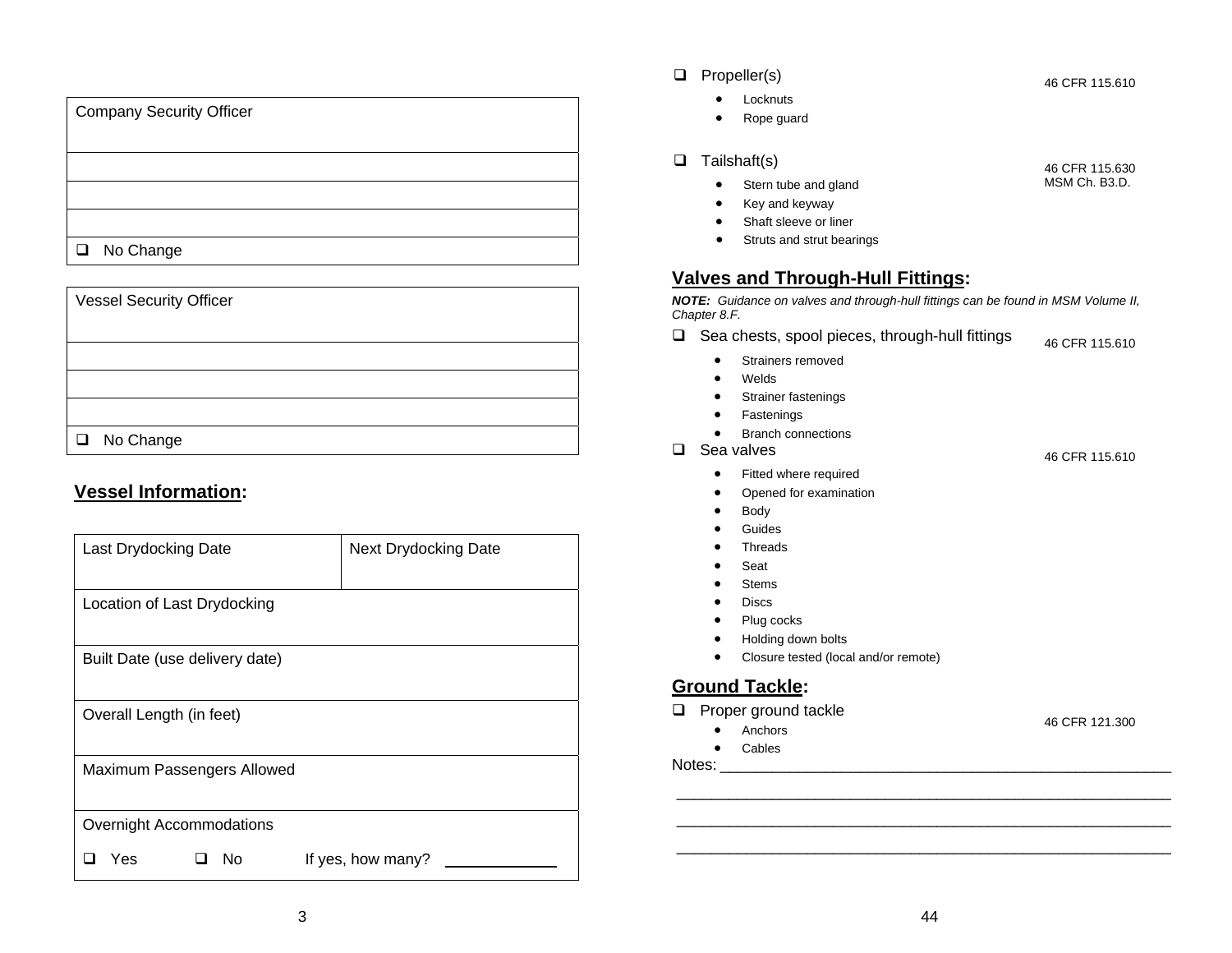## **Watertight Integrity:**

*NOTE: Guidance on watertight and weathertight inspections can be found in MSM Volume II, Chapter 6.F.5.*

| ◻      | Hatches                                                   | 46 CFR 116.1160       |
|--------|-----------------------------------------------------------|-----------------------|
|        | Dogs or other securing appliances                         | 46 CFR 171.124        |
|        | Covers<br>٠                                               | MSM Vol. IV Ch. 6.1.5 |
|        | Gaskets                                                   |                       |
|        | Coamings                                                  |                       |
| ப      | Airports below weatherdecks                               | MSM Vol. IV Ch. 6.1.4 |
|        | Dogs or other securing appliances                         |                       |
|        | Rims or seats                                             |                       |
|        | Glass                                                     |                       |
|        | Dead covers                                               |                       |
|        | Hinges and lugs                                           |                       |
| ப      | Self-bailers and cockpit freeing ports                    | 46 CFR 116.1120       |
|        | Check valves                                              | 46 CFR 171.145        |
|        | Required area                                             | 46 CFR 171.150        |
| ◻      | Compartment or inner bottom drains<br>(drydocking drains) |                       |
|        | Secure plugs                                              |                       |
| ப      | Draft marks and load lines                                |                       |
|        | Proper locations                                          | 46 CFR 122.602        |
|        | Legibly inscribed<br>٠                                    |                       |
|        | Proper spacing and size<br>٠                              |                       |
|        | Load line markings verified (vessels $\geq$ 79 feet)      |                       |
|        | <b>Rudders, Propellers, and Tailshafts:</b>               |                       |
| ப      | Rudder(s)                                                 | 46 CFR 115.610        |
|        | Skeg                                                      |                       |
|        | <b>Stock</b>                                              |                       |
|        | Fastenings                                                |                       |
|        | <b>Bushings</b>                                           |                       |
| Notes: |                                                           |                       |
|        |                                                           |                       |

#### **Section 2: Certificates and Documents**

| Name of Certificate                         | Agency<br>Issuing | # ם | Issued<br>Port | Issue<br>Date | Date<br>Exp. | Endorse<br>Date |
|---------------------------------------------|-------------------|-----|----------------|---------------|--------------|-----------------|
| Certificate of Documentation<br>O No Change | <b>USCG</b>       |     |                |               |              |                 |
| Passenger Ship Safety (PSS)<br>O No Change  | USCG              |     |                |               |              |                 |
| D No Change<br>Load Line                    |                   |     |                |               |              |                 |
| International Tonnage (ITC)<br>O No Change  |                   |     |                |               |              |                 |
| Safety Management (SMC)<br>O No Change      |                   |     |                |               |              |                 |
| Document of Compliance (DOC)<br>O No Change |                   |     |                |               |              |                 |
| FCC Station License<br>O No Change          | ပ္ပ               |     |                |               |              |                 |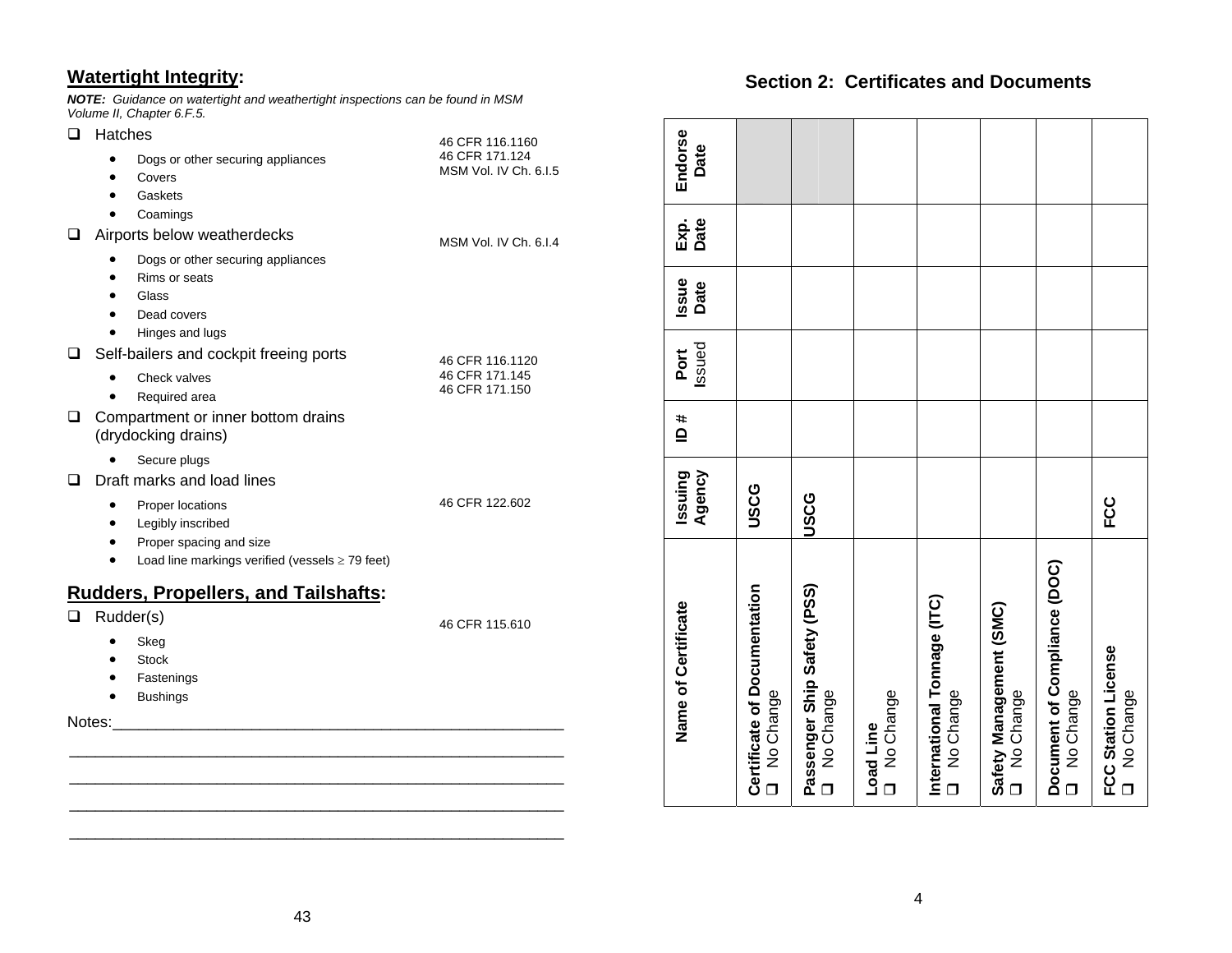| Name of Certificate                                                                         | Agency<br>Issuing | # q | Issued<br>Port | <b>Issue</b><br>Date | Date<br>Exp. | Endorse<br>Date |
|---------------------------------------------------------------------------------------------|-------------------|-----|----------------|----------------------|--------------|-----------------|
| <b>FCC Safety Certificate</b><br>No Change<br>$\Box$                                        | ပ္ပ               |     |                |                      |              |                 |
| <b>IFCC Operations Permit</b><br>No Change<br>$\Box$                                        | ပ္ပ               |     |                |                      |              |                 |
| FCC Marine Radio Operator<br>No Change<br>Permit<br>$\Box$                                  | ც<br>⊩C           |     |                |                      |              |                 |
| International Ship Security<br>Certificate (ISSC)<br>No Change<br>$\Box$                    |                   |     |                |                      |              |                 |
| Prevention Certificate (IAPP)<br>International Air Pollution<br>No Change                   |                   |     |                |                      |              |                 |
| Engine International Air Pollution<br>Prevention Certificate (EIAPP)<br>No Change<br>$\Box$ |                   |     |                |                      |              |                 |

□ Hull and/or structural members gauged for material thickness as needed

46 CFR 115.610

NVIC 7-95

**D** Fastenings

| <b>Rivets</b><br>٠<br>Welding<br>$\bullet$<br>Nails, screws, bolts<br>$\bullet$<br>Fastenings removed during this inspection<br>$\bullet$ | NVIC 3-68<br>MSM Vol. IV Ch. 6.H<br>NVIC 7-95 |
|-------------------------------------------------------------------------------------------------------------------------------------------|-----------------------------------------------|
| Internal structural members                                                                                                               | 46 CFR 115.610                                |

- Bulkheads
- •Decks
- •Tank tops
- •Longitudinals
- $\bullet$ Floors
- •Frames
- $\bullet$ Intercostals
- Stiffeners
- Beams
- Connections
- Signs of electrolysis
- Vessel carefully examined for fractures and previous fracture repairs
- **D** Forward peak
- **Lazarette**
- $\Box$  Solid fixed ballast

46 CFR 116.1200

Notes:

 $\mathcal{L}_\text{max} = \mathcal{L}_\text{max} = \mathcal{L}_\text{max} = \mathcal{L}_\text{max} = \mathcal{L}_\text{max} = \mathcal{L}_\text{max} = \mathcal{L}_\text{max} = \mathcal{L}_\text{max} = \mathcal{L}_\text{max} = \mathcal{L}_\text{max} = \mathcal{L}_\text{max} = \mathcal{L}_\text{max} = \mathcal{L}_\text{max} = \mathcal{L}_\text{max} = \mathcal{L}_\text{max} = \mathcal{L}_\text{max} = \mathcal{L}_\text{max} = \mathcal{L}_\text{max} = \mathcal{$ 

 \_\_\_\_\_\_\_\_\_\_\_\_\_\_\_\_\_\_\_\_\_\_\_\_\_\_\_\_\_\_\_\_\_\_\_\_\_\_\_\_\_\_\_\_\_\_\_\_\_\_\_\_\_\_\_\_\_  $\mathcal{L}_\text{max} = \mathcal{L}_\text{max} = \mathcal{L}_\text{max} = \mathcal{L}_\text{max} = \mathcal{L}_\text{max} = \mathcal{L}_\text{max} = \mathcal{L}_\text{max} = \mathcal{L}_\text{max} = \mathcal{L}_\text{max} = \mathcal{L}_\text{max} = \mathcal{L}_\text{max} = \mathcal{L}_\text{max} = \mathcal{L}_\text{max} = \mathcal{L}_\text{max} = \mathcal{L}_\text{max} = \mathcal{L}_\text{max} = \mathcal{L}_\text{max} = \mathcal{L}_\text{max} = \mathcal{$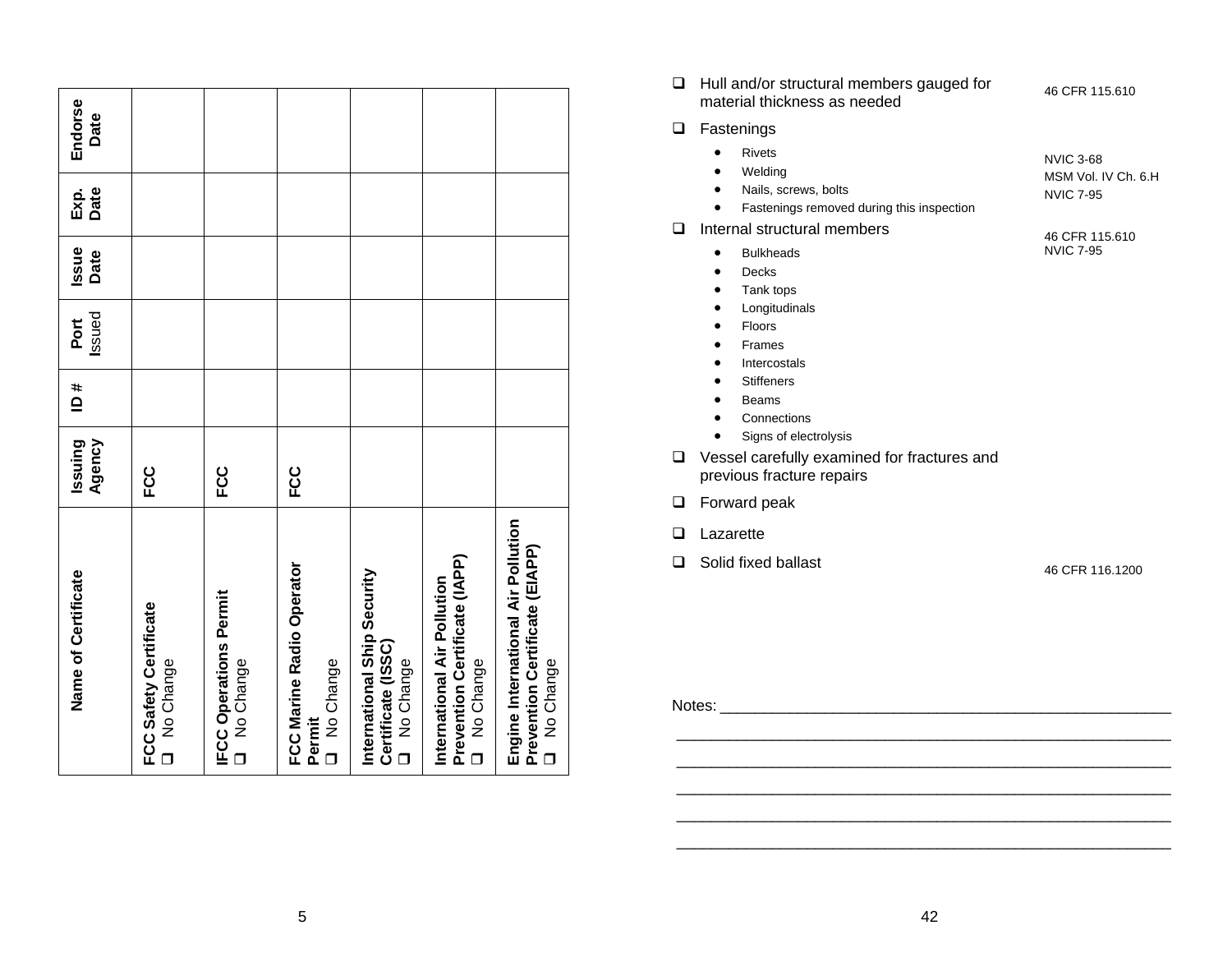## **Section 5: Drydock Inspection Items**

## **Hull Structural Integrity:**

| $\Box$ | Vessel plans available<br>(vessels with load lines)                                                                                                                                                                                                   | 46 CFR 115.612                     |
|--------|-------------------------------------------------------------------------------------------------------------------------------------------------------------------------------------------------------------------------------------------------------|------------------------------------|
| $\Box$ | External structural members<br>Plating<br>$\bullet$<br>Planking<br>$\bullet$<br>Caulking<br>٠<br>Reinforcing straps<br>٠<br>Stem<br>$\bullet$<br>Transom<br>٠<br><b>Bilge keels</b><br>Keel<br>$\bullet$<br>Welds<br>Pitting<br>Signs of electrolysis | 46 CFR 115.610<br><b>NVIC 7-95</b> |
|        | <b>Overall Condition:</b>                                                                                                                                                                                                                             |                                    |
|        | Poor                                                                                                                                                                                                                                                  | Good                               |
|        |                                                                                                                                                                                                                                                       |                                    |
|        |                                                                                                                                                                                                                                                       |                                    |

## **Continuous Synopsis Record:**

(SOLAS Vessels only)

Review Record and Enter Most Current Data

| <b>Flag State:</b>                                             |  |
|----------------------------------------------------------------|--|
| <b>Date</b><br><b>Registered:</b>                              |  |
| Ship ID#:                                                      |  |
| <b>Ship Name:</b>                                              |  |
| Port of<br><b>Registry:</b>                                    |  |
| <b>Registered</b><br><b>Owners:</b>                            |  |
| Company-as<br>defined in<br><b>SOLAS</b><br><b>Chapter IX:</b> |  |
| <b>Issuer ISM</b><br>DOC:                                      |  |
| <b>Issuer ISM</b><br>SMC:                                      |  |
| <b>Issuer ISSC:</b>                                            |  |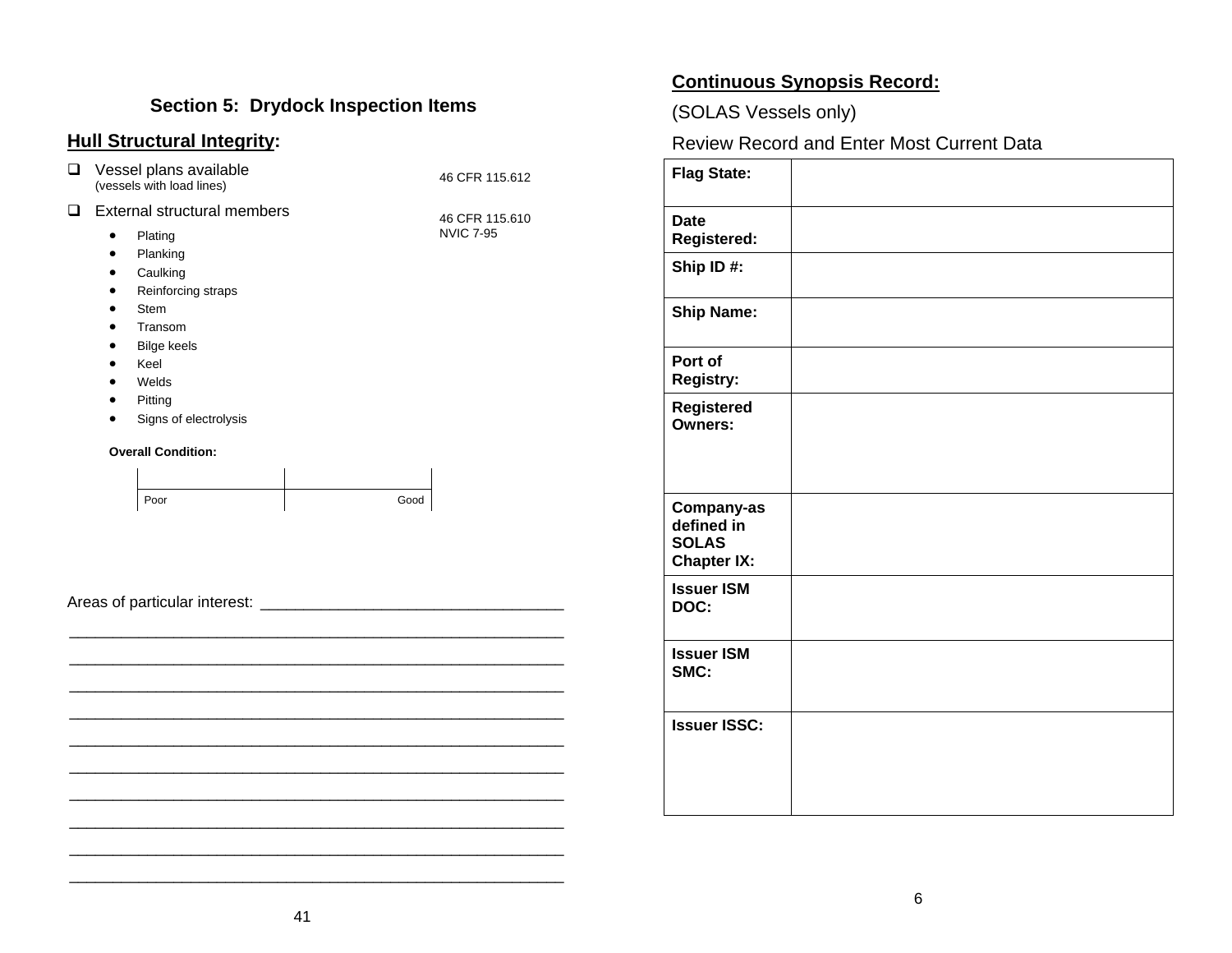#### **Certificates:**

| ⊔ | COI posted                                                                                                                            |                                              |
|---|---------------------------------------------------------------------------------------------------------------------------------------|----------------------------------------------|
|   | All pages visible                                                                                                                     | 46 CFR 115.107<br>46 CFR 115.302             |
| ❏ | Stability letter posted                                                                                                               | 46 CFR 115.306                               |
| ❏ | Small Passenger Vessel (SPV) decal posted                                                                                             | 46 CFR 115.310                               |
| Q | Station bill posted<br>(vessels > 65 feet with more than 4 crew members)                                                              | 46 CFR 122.514                               |
| ❏ | Passenger safety bill posted                                                                                                          | 46 CFR 122.515                               |
| ◻ | Waste management plan<br>(oceangoing vessels $\geq$ 40 feet)                                                                          | 33 CFR 151.57                                |
| ◻ | Red Cross first aid/CPR cards for 50% of<br>crew                                                                                      | <b>NVIC 1-91</b>                             |
| ❏ | Annual drug and alcohol program audit                                                                                                 | 46 CFR Part 16                               |
| ❏ | Liferaft servicing certificates<br>Annual service                                                                                     | 46 CFR 160.151-57(p)<br>SOLAS 74/78 III/19.8 |
| ❏ | Fixed fire extinguisher servicing certificates<br>Annual service                                                                      | 46 CFR 115.810(b)(2)                         |
| ❏ | Required international safety convention<br>certificates posted and valid                                                             | 46 CFR 115.302                               |
|   | <b>Manning Certification:</b>                                                                                                         |                                              |
| ⊔ | Operator's license<br>Name<br>Issue date<br>Tonnage<br>٠<br>Route<br>$\bullet$                                                        | 46 CFR 15.805<br>46 CFR 122.402              |
|   | Mate's license<br>Name<br>$\bullet$<br>Issue date<br>Tonnage<br>٠<br>Route<br>$\bullet$<br>Transportation Worker ID Credential (TWIC) | 46 CFR 15.810<br>46 CFR 122.402              |
|   | All MMC holders<br>All non-MMC holders with security duties or                                                                        |                                              |

#### **Security Drill:**

- Observe security drill exercising the activation of the provisions in the VSP or ASP related to a security threat, breach, security communications, change of security level, or other security related incident or action as describe in the VSP or ASP.
- Drill selection and location shall be as directed by the Master and VSO.
- Critique Drill with VSO/CSO

Location: Notes:

unrestricted access to restricted areas.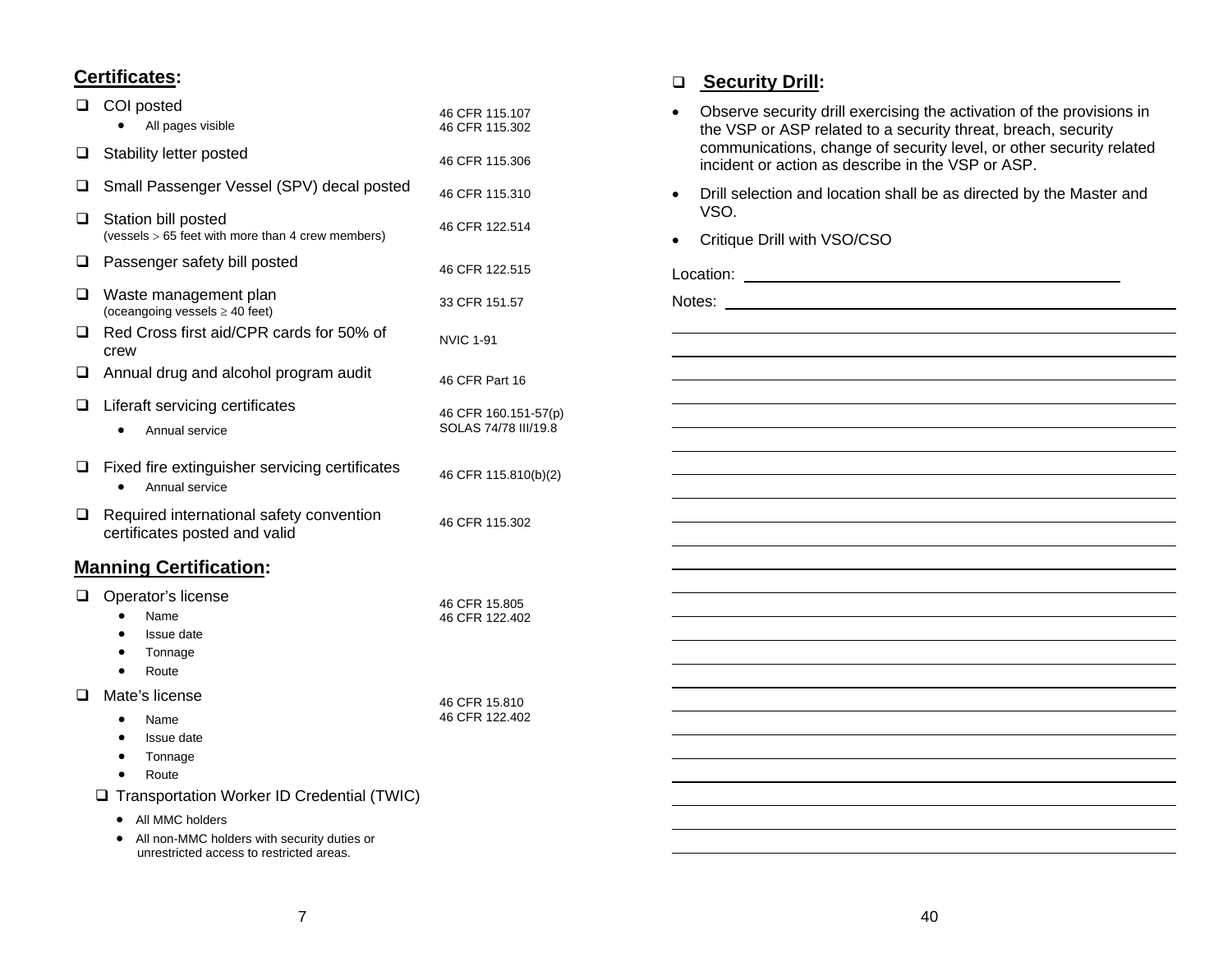## **Abandon Ship Drill:**

| General alarms/signals                       | Familiarity with duties    | Boat release                  |
|----------------------------------------------|----------------------------|-------------------------------|
| Muster lists                                 | Provide equipment          | Boat operation                |
| Muster of crew/passengers                    | Familiarity with equipment | Egress procedures             |
| Crew response                                | Lower lifeboat             | Davit-launched liferaft drill |
| Language understood by crew                  | <b>Brake operation</b>     | Communication w/bridge        |
| Lifejackets                                  | Engine start               | Lighting                      |
| (SOLAS 74/78 III/18.3; MSM Vol. II/D5.C.7.h) |                            |                               |
|                                              |                            | Time to Water:                |
| Notes:                                       |                            |                               |
|                                              |                            |                               |
|                                              |                            |                               |
|                                              |                            |                               |
|                                              |                            |                               |
|                                              |                            |                               |
|                                              |                            |                               |
|                                              |                            |                               |
|                                              |                            |                               |
|                                              |                            |                               |
|                                              |                            |                               |
|                                              |                            |                               |
|                                              |                            |                               |
|                                              |                            |                               |
|                                              |                            |                               |
|                                              |                            |                               |
|                                              |                            |                               |
|                                              |                            |                               |
|                                              |                            |                               |
|                                              |                            |                               |
|                                              |                            |                               |
|                                              |                            |                               |
|                                              |                            |                               |
|                                              |                            |                               |

## **Logs and Manuals:**

| ⊔      | Current training logbook                                                           | 46 CFR 122.420                           |
|--------|------------------------------------------------------------------------------------|------------------------------------------|
|        | Date                                                                               |                                          |
|        | General description of training                                                    |                                          |
| ப      | Lifesaving equipment maintenance record                                            | 46 CFR 122.702                           |
|        | Periodic checks as required                                                        | SOLAS 74/78 III/18<br>SOLAS 74/78 III/19 |
|        | Onboard training in use of lifesaving equipment<br>$\bullet$<br>(all crew members) |                                          |
|        | Visual inspection of survival craft / rescue boat                                  |                                          |
|        | and launching appliances                                                           |                                          |
|        | Operation of lifeboat/rescue boat engines                                          |                                          |
|        | Lifesaving appliances, including lifeboat<br>equipment examined                    |                                          |
| ப      | Bridge log                                                                         |                                          |
|        | Steering gear drills                                                               | SOLAS 74/78 V/19-2                       |
|        | Emergency steering drills<br>Monthly fire and lifeboat drills                      |                                          |
|        | Casualties (navigation equipment and steering                                      | SOLAS 74/78 III/25                       |
|        | gear failures reported)                                                            | 46 CFR 122.702<br>46 CFR 122.520         |
|        |                                                                                    | 46 CFR 122.524                           |
| ப      | SOLAS training manual                                                              | SOLAS 74/78 III/18.2                     |
| ◻      | Verify VGP compliance                                                              |                                          |
|        | Master aware of the VGP                                                            | EPA VGP Part 4,                          |
|        | (Provide master with copy of VGP fact sheet)                                       | CG-543 Policy                            |
|        | Record of Routine visual inspections<br>Record of annual inspections               | Ltr 11-01                                |
|        | Record of dry-dock inspection                                                      |                                          |
|        | Documentation of Corrective Action                                                 |                                          |
|        | Assessments                                                                        |                                          |
|        | Verify compliance with BWM<br><b>NOI</b> submitted                                 |                                          |
|        |                                                                                    |                                          |
|        |                                                                                    |                                          |
|        |                                                                                    |                                          |
| Notes: |                                                                                    |                                          |
|        |                                                                                    |                                          |
|        |                                                                                    |                                          |
|        |                                                                                    |                                          |

\_\_\_\_\_\_\_\_\_\_\_\_\_\_\_\_\_\_\_\_\_\_\_\_\_\_\_\_\_\_\_\_\_\_\_\_\_\_\_\_\_\_\_\_\_\_\_\_\_\_\_\_\_\_\_\_\_\_\_\_\_\_\_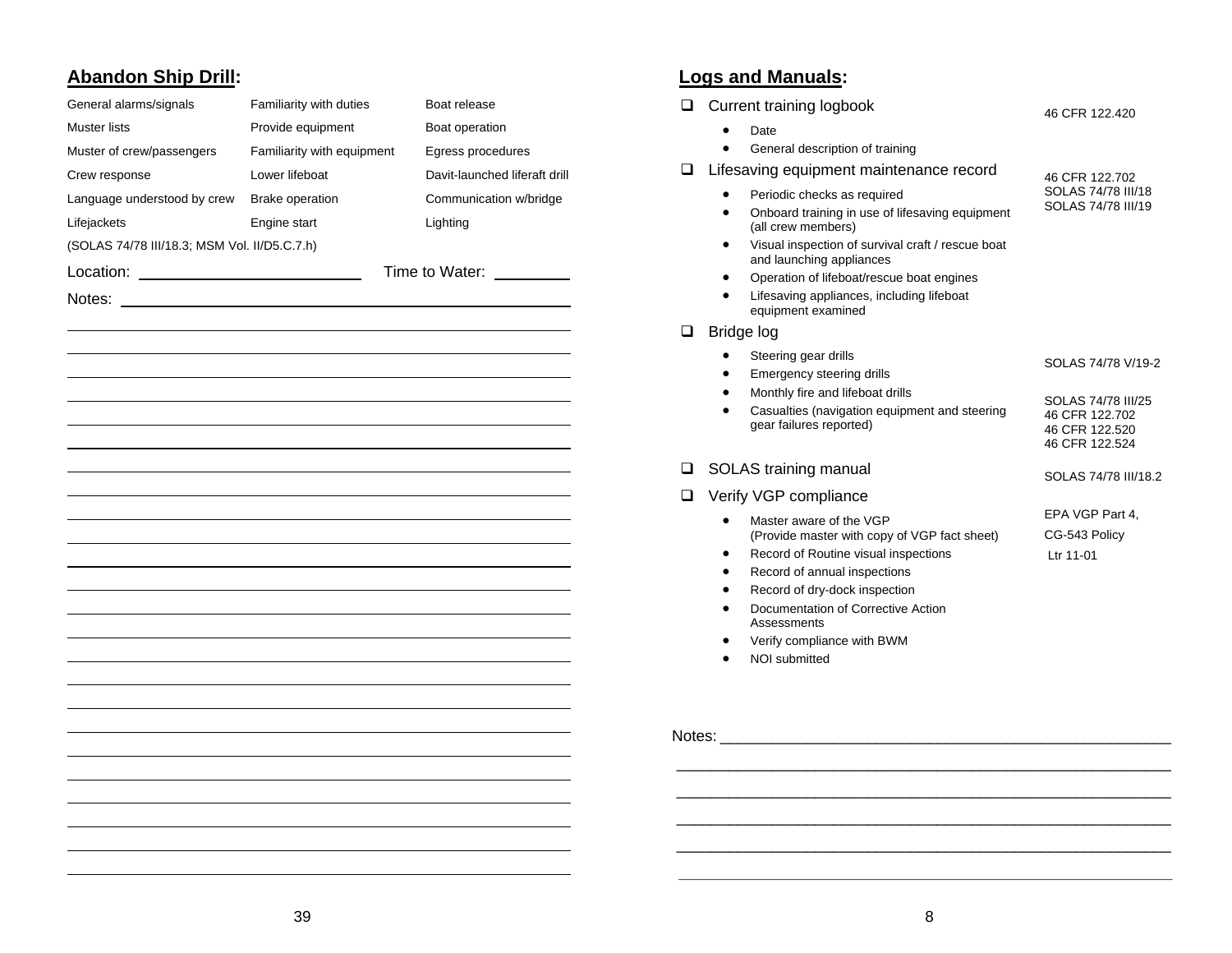## **Section 3: Inspection Items**

## **Navigation Safety:**

| Voyage plan<br>(vessels on oceans/coastwise routes, vessels with<br>overnight passengers) | 46 CFR 122.503                   |
|-------------------------------------------------------------------------------------------|----------------------------------|
| Passenger count<br>(if voyage plan not required)                                          | 46 CFR 122.504                   |
| Emergency instruction list posted                                                         | 46 CFR 122.510                   |
| Navigation publications                                                                   | 46 CFR 121.420                   |
| Current and corrected charts (large enough scale<br>to navigate safely)                   |                                  |
| U.S. Coast Pilot                                                                          |                                  |
| Coast Guard Light List                                                                    |                                  |
| Tide tables                                                                               |                                  |
| Tidal current tables                                                                      |                                  |
| International Rules of the Road (SOLAS only)                                              |                                  |
| Navigation lights tested<br>(vessels > 65 feet must meet UL 1104)                         | 46 CFR 120.420<br>33 CFR Part 84 |
| Side shields<br>$\bullet$<br>Fitted as needed                                             | 72 COLREGS                       |
| Painted black matte                                                                       |                                  |
| Radar                                                                                     | 46 CFR 121.404                   |
| Magnetic compass<br>(vessels on oceans/coastwise/limited coastwise routes)                | 46 CFR 121.402                   |
| Illuminated (unless limited to daytime operations)                                        |                                  |
|                                                                                           |                                  |

## **Section 4: Drills**

## **Fire Drill:**

| Initial notifications                                   | Familiarity with duties                                                                                              | Space isolation            |
|---------------------------------------------------------|----------------------------------------------------------------------------------------------------------------------|----------------------------|
| General alarms/signals                                  | Familiarity with equipment                                                                                           | Smoke control              |
| Crew response                                           | Fire pumps started                                                                                                   | Arrange care of passengers |
| Properly dressed/equipped                               | Two jets of water                                                                                                    | Communications w/bridge    |
| Language understood by crew                             | Fire doors and dampers                                                                                               |                            |
| (SOLAS 74/78 III/18.3; MSM Vol. II/D5.C.7.i; NVIC 6-91) |                                                                                                                      |                            |
| Location:<br><u> 1989 - Johann Barbara, martin a</u>    |                                                                                                                      | Time on Scene: ______      |
| Notes:                                                  | <u> 1989 - Johann Barn, mars eta bat erroman erroman erroman erroman erroman erroman erroman erroman erroman err</u> |                            |
|                                                         |                                                                                                                      |                            |
|                                                         |                                                                                                                      |                            |
|                                                         |                                                                                                                      |                            |
|                                                         |                                                                                                                      |                            |
|                                                         |                                                                                                                      |                            |
|                                                         |                                                                                                                      |                            |
|                                                         |                                                                                                                      |                            |
|                                                         |                                                                                                                      |                            |
|                                                         |                                                                                                                      |                            |
|                                                         |                                                                                                                      |                            |
|                                                         |                                                                                                                      |                            |
|                                                         |                                                                                                                      |                            |
|                                                         |                                                                                                                      |                            |
|                                                         |                                                                                                                      |                            |

Notes: \_\_\_\_\_\_\_\_\_\_\_\_\_\_\_\_\_\_\_\_\_\_\_\_\_\_\_\_\_\_\_\_\_\_\_\_\_\_\_\_\_\_\_\_\_\_\_\_\_\_\_\_

\_\_\_\_\_\_\_\_\_\_\_\_\_\_\_\_\_\_\_\_\_\_\_\_\_\_\_\_\_\_\_\_\_\_\_\_\_\_\_\_\_\_\_\_\_\_\_\_\_\_\_\_\_\_\_\_\_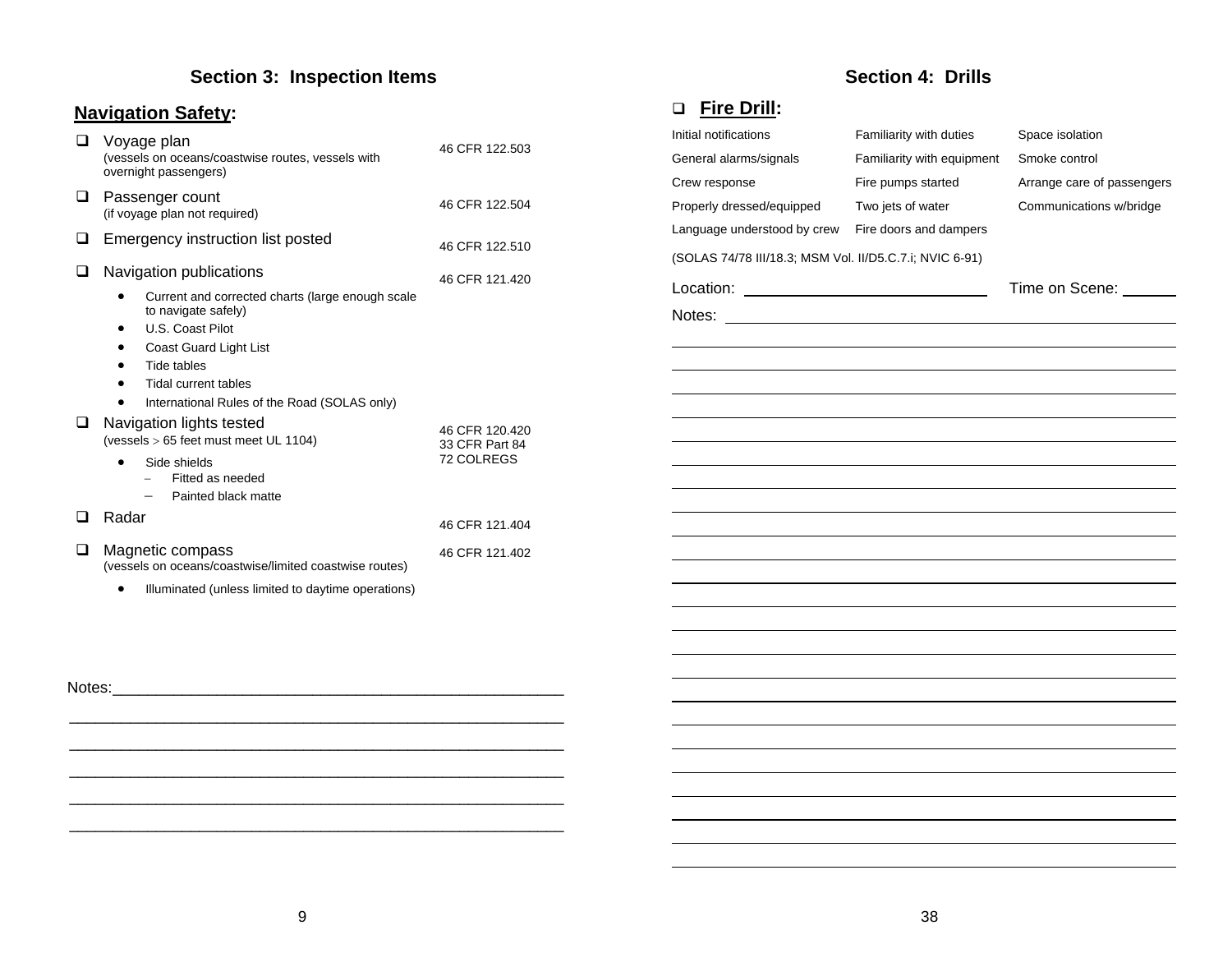#### $\Box$  Security measures for monitoring

33 CFR 104.285 IAW ASP

33 CFR 104.140 IAW ASP

- • IAW VSP •**Lighting**
- •Test intrusion alarms
- •Emergency search procedures
- $\Box$  ASP Implemented in its entirety

| Amendment and audit |  |
|---------------------|--|

- Users of ASP's are required under condition of ASP approval to conduct yearly audit and advise submitting organization if amendment is needed. 33 CFR 104.415 IAW ASP
- CSO / VSO audit letter attached to VSP as required ISSC
- • Audits conducted as required (annually or after vessel modifications)

Should an enforcement inspection reveal that an owner/operator has correctly implemented an approved ASP in its entirety but security vulnerabilities exist in the vessel operation, the COTP shall be advised. Under 33 CFR 104.415 (a) (ii) for vessels or 33 CFR 105.415 (a) (ii), the Coast Guard can determine that an amendment is necessary and advise the organization that submitted the ASP for approval accordingly. Following such notification, it will be necessary for the original submitting organization to provide their proposed amendment to the Commandant (CG-543) for review and approval. If the submitting organization does not wish to amend the ASP, the vessel owner must submit a VSP for the vessel to the MSC.

\_\_\_\_\_\_\_\_\_\_\_\_\_\_\_\_\_\_\_\_\_\_\_\_\_\_\_\_\_\_\_\_\_\_\_\_\_\_\_\_\_\_\_\_\_\_\_\_\_\_\_\_\_\_\_\_\_

| Notes: | $\Box$ Long Range Identification & Tracking (LRTT)<br><b>Conformance Test Report</b> | 33 CFR 169<br>SOLAS 74/78 V19-1 |
|--------|--------------------------------------------------------------------------------------|---------------------------------|
|        | $\Box$ Automatic Identification System (AIS)                                         | 33 CFR 164.46                   |
|        | Notes:                                                                               |                                 |

#### $\Box$  Signaling devices

| $\bullet$ |     | Sound                                                        |                |
|-----------|-----|--------------------------------------------------------------|----------------|
|           |     | Whistle/horn tested                                          | 33 CFR Part 86 |
|           |     | Proper bell size                                             |                |
|           |     | <b>Distress</b>                                              | 46 CFR 117.68  |
|           |     | Flares and day smokes (correct number and<br>expiration)     |                |
|           | $-$ | Stowed in brightly colored, portable<br>watertight container |                |
|           | -   | Marked "Distress Signals"                                    | 46 CFR 122.614 |
|           |     | Substitutions with proper expiration date                    |                |

| IF vessel travels:                                      | <b>THEN</b> it must carry:                   |
|---------------------------------------------------------|----------------------------------------------|
| Oceans/coastwise/limited<br>coastwise/Great Lakes route | 6 red hand flares and<br>6 orange day smokes |
| Lakes, bays, sounds/rivers route                        | 3 red hand flares and<br>3 orange day smokes |

 $\Box$  Internal communications tested

 $\bullet$ 

46 CFR 121.602

- A fixed means of two-way communication from <sup>−</sup> Operating station to machinery space (single screw vessels)
- Operating station to auxiliary steering (single screw vessels)
- − Hand-held radios acceptable
- $\Box$  Pilothouse control of propulsion engine systems 46 CFR 121.620
- Voyage Data Recorder (VDR) SOLAS 74/78 V/20
- Simplified (SVDR) if permitted □ Long Range Identification & Tracking (LRIT) 33 CFR 169
	- st Report SOLAS 74/78 V19-1
- on System (AIS) 33 CFR 164.46

\_\_\_\_\_\_\_\_\_\_\_\_\_\_\_\_\_\_\_\_\_\_\_\_\_\_\_\_\_\_\_\_\_\_\_\_\_\_\_\_\_\_\_\_\_\_\_\_\_\_\_\_\_\_\_\_\_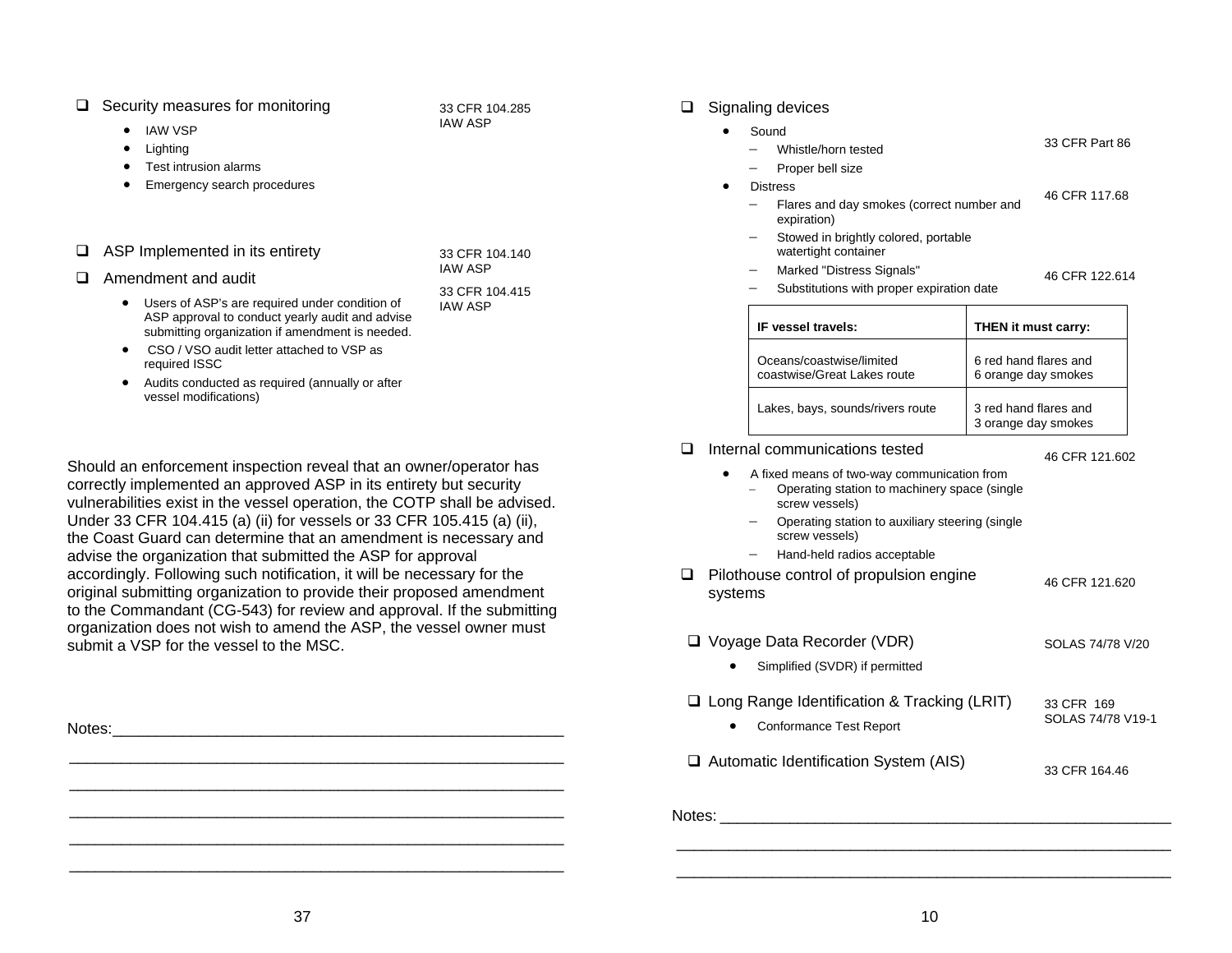#### $\Box$  Radio equipment

|        |                                                                                                                                              |                                                                                                                                                        | 47 CFR 80.905                      |
|--------|----------------------------------------------------------------------------------------------------------------------------------------------|--------------------------------------------------------------------------------------------------------------------------------------------------------|------------------------------------|
|        | IF vessel travels:                                                                                                                           | THEN it must have:                                                                                                                                     |                                    |
|        | More than 1000 feet from<br>shore but less than 20 NM                                                                                        | 1 VHF                                                                                                                                                  |                                    |
|        | 20 NM to 100 NM                                                                                                                              | 1 VHF and 1 MF                                                                                                                                         |                                    |
|        | 100 NM to 200 NM                                                                                                                             | 1 VHF, 1 MF, 1 SSB or INMARSAT radio,<br>and 1 NAVTEX receiver                                                                                         |                                    |
|        | More than 200 NM                                                                                                                             | 2 VHF, 1 MF, 1 SSB or INMARSAT radio,<br>1 NAVTEX receiver, 1 distress frequency<br>receiver, and 1 automatic radiotelephone<br>alarm signal generator |                                    |
| $\Box$ | Emergency broadcast placard posted                                                                                                           |                                                                                                                                                        | 46 CFR 121.506                     |
| ❏      | Electronic position fixing device<br>(vessels on oceans routes only)                                                                         |                                                                                                                                                        | 46 CFR 121.410                     |
| □      | EPIRB (406 MHz) tested                                                                                                                       |                                                                                                                                                        | 46 CFR 122.728                     |
|        | Float-free arrangement<br>Battery expiration date<br>HRU/Hydro expiration date<br>NOAA registered<br>Tests logged<br>Marked with vessel name |                                                                                                                                                        | 46 CFR 117.64<br>46 CFR 122.604(c) |
|        | Public address system tested                                                                                                                 |                                                                                                                                                        | 46 CFR 121.610                     |

46 CFR 121.502

| IF vessel is:                                                          | <b>THEN vessel must have:</b>                              |
|------------------------------------------------------------------------|------------------------------------------------------------|
| $>65$ feet                                                             | <b>Fixed installation</b>                                  |
| $< 65$ feet                                                            | Battery bullhorn                                           |
| Has more than one passenger<br>deck or has overnight<br>accommodations | A PA system that is operable from the<br>operating station |

□ 9 GHz radar transponder (SART) (SOLAS Only)

SOLAS 74/78 III/6.2 NVIC 9-93

- •SOLAS only
- •Passenger vessels require 2
- • Stowed so to be rapidly placed in survival craft or stowed in survival craft

 $\Box$  NAVTEX solas 74/78 IV/7.1.4

| ⊔  | Security systems and equipment maintenance                                                             | 33 CFR 104.260                   |
|----|--------------------------------------------------------------------------------------------------------|----------------------------------|
|    | Testing completed IAW manufacturer's<br>recommendations                                                | <b>IAW ASP</b>                   |
|    | Working properly, effectively functions IAW VSP.                                                       |                                  |
|    | Ship Security Alert System (SSAS)                                                                      |                                  |
| ப  | Security measures for access control                                                                   | 33 CFR 104.265                   |
|    | Access points examined – signs posted in<br>conspicuous locations.                                     | <b>IAW ASP</b>                   |
|    | Control areas for authorized dangerous<br>substances / devices                                         |                                  |
|    | Means of identifying unauthorized personnel<br>TWIC for unescorted access to secure areas<br>$\bullet$ |                                  |
|    |                                                                                                        |                                  |
| □. | Security measures for newly hired employees<br>(Pending receipt of TWIC)                               | 33 CFR 104.267<br><b>IAW ASP</b> |
|    | Access permitted for up to 30 days if:                                                                 |                                  |
|    | Has applied for TWIC                                                                                   |                                  |
|    | Accompanied by TWIC holder in secure areas<br>Operator enters new hire personal info in<br>$\bullet$   |                                  |
|    | <b>HOMEPORT</b>                                                                                        |                                  |
|    | Notified via HOMEPORT that new hire has<br>passed initial name check.                                  |                                  |
|    | Provision does not apply to CSO, VSO or<br>individual hired to perform security duties                 |                                  |
|    | Security measures for restricted areas                                                                 | 33 CFR 104.270                   |
|    | Secure areas protected                                                                                 | <b>IAW ASP</b>                   |
|    | Properly marked                                                                                        |                                  |
|    | Control measures adequate<br>$\bullet$                                                                 |                                  |
|    | Do not conflict with safety measures                                                                   |                                  |
|    | Security measures for handling cargo                                                                   | <b>IAW ASP</b>                   |
|    | Identifying cargo tamper                                                                               | 33 CFR 104.275                   |
|    | Identifying approved cargo<br>٠                                                                        |                                  |
|    | Access point - inventory control                                                                       |                                  |
|    | Checking cargo for dangerous substances<br>$\bullet$                                                   |                                  |
| ப  | Security measures for delivery of vessel                                                               | 33 CFR 104.280                   |

- Security procedures followed
- Standing agreements valid

stores and bunker

IAW ASP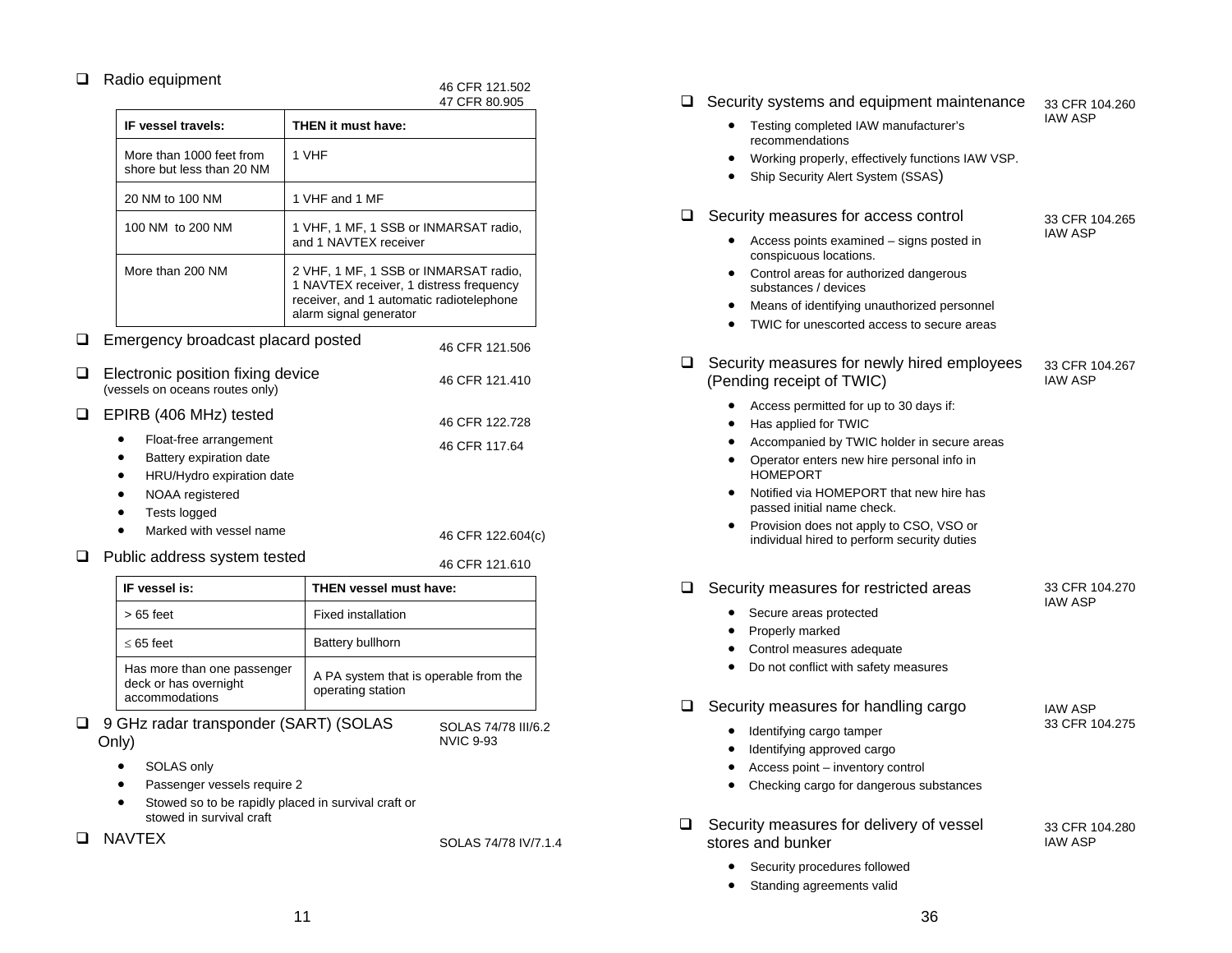| <b>Vessel Record Keeping Requirements</b>                                                                                                                              | 33 CFR 104.235                   | ❏<br>Bridge windows                                                                                                                                                                                            |                                                       |
|------------------------------------------------------------------------------------------------------------------------------------------------------------------------|----------------------------------|----------------------------------------------------------------------------------------------------------------------------------------------------------------------------------------------------------------|-------------------------------------------------------|
| Training<br>٠<br>Drills and exercises<br><b>Breaches of security</b><br>Change in MARSEC levels                                                                        | <b>IAW ASP</b>                   | Safety glass<br>٠<br>Adequate strength<br>٠<br>Allow 70% light/safety glass<br>$\bullet$                                                                                                                       | 46 CFR 116,1010<br>46 CFR 116.1020<br>46 CFR 116,1030 |
| Maintenance, calibration, and testing of security<br>equipment.                                                                                                        |                                  | <b>Structural Integrity:</b>                                                                                                                                                                                   |                                                       |
| Security threats<br>٠<br>Annual audit of the VSP<br>٠<br>Declaration of Security (DoS)<br>Retained for Two years                                                       |                                  | <b>External hull structure</b><br>$\Box$<br>Decks<br>$\bullet$<br>Shell<br><b>Bulkheads</b><br>$\bullet$                                                                                                       | 46 CFR 115.802<br>46 CFR 116,300                      |
| MARSEC level coordination and<br>ப<br>implementation<br>Proper MARSEC level                                                                                            | 33 CFR 104.240<br><b>IAW ASP</b> | Strength members<br>٠<br>Visible damage<br>$\bullet$<br>Obvious repairs, modifications, or alterations<br>$\bullet$<br>RailsVguards<br>$\bullet$                                                               |                                                       |
| MARSEC level at least at current port level                                                                                                                            |                                  | $\Box$<br>Hull markings                                                                                                                                                                                        | 46 CFR 122,602                                        |
| Communications<br>⊔<br>Vessel security personnel<br>$\bullet$                                                                                                          | 33 CFR 104.245<br><b>IAW ASP</b> | Draft marks and loading marks<br>Name/hailing port<br>$\bullet$                                                                                                                                                | 46 CFR 67.123                                         |
| Facility                                                                                                                                                               |                                  | ❏<br>Internal compartment structures                                                                                                                                                                           | 46 CFR 115.802                                        |
| National and local authorities<br>Demonstrate communications operations<br>consistent with the ASP                                                                     |                                  | Dry<br>٠<br>Visible damage<br>٠<br>Obvious repairs, modifications, or alterations<br>٠<br>Means of escape<br>٠                                                                                                 |                                                       |
| Declaration of Security (DoS)<br>❏<br>Required for cruise ships or manned CDC bulk<br>vessels and any vessel or facilities with which it<br>interfaces.                | 33 CFR 104.255<br>33 CFR 104     | Ceilings<br>$\bullet$<br>Inspection ports/ventilation<br>$\bullet$<br>Rails/guards<br>$\bullet$                                                                                                                |                                                       |
| Valid (for MARSEC level and effective time<br>٠<br>period)<br>Must have last 10 or continuous DoS reviewed at<br>interval consistent with MARSEC level.<br>Signed<br>٠ |                                  | Structural fire protection boundaries<br>$\Box$<br>Bulkheads and decks meet required rating<br>٠<br>Penetrations equal to bulkhead rating<br>٠<br>Main vertical zones<br>$\bullet$<br>Draft stops<br>$\bullet$ | 46 CFR 116.415                                        |
| Notes:                                                                                                                                                                 |                                  | Notes:                                                                                                                                                                                                         |                                                       |

 \_\_\_\_\_\_\_\_\_\_\_\_\_\_\_\_\_\_\_\_\_\_\_\_\_\_\_\_\_\_\_\_\_\_\_\_\_\_\_\_\_\_\_\_\_\_\_\_\_\_\_\_\_\_\_\_\_ \_\_\_\_\_\_\_\_\_\_\_\_\_\_\_\_\_\_\_\_\_\_\_\_\_\_\_\_\_\_\_\_\_\_\_\_\_\_\_\_\_\_\_\_\_\_\_\_\_\_\_\_\_\_\_\_\_

\_\_\_\_\_\_\_\_\_\_\_\_\_\_\_\_\_\_\_\_\_\_\_\_\_\_\_\_\_\_\_\_\_\_\_\_\_\_\_\_\_\_\_\_\_\_\_\_\_\_\_\_\_\_\_\_\_

 \_\_\_\_\_\_\_\_\_\_\_\_\_\_\_\_\_\_\_\_\_\_\_\_\_\_\_\_\_\_\_\_\_\_\_\_\_\_\_\_\_\_\_\_\_\_\_\_\_\_\_\_\_\_\_\_\_ \_\_\_\_\_\_\_\_\_\_\_\_\_\_\_\_\_\_\_\_\_\_\_\_\_\_\_\_\_\_\_\_\_\_\_\_\_\_\_\_\_\_\_\_\_\_\_\_\_\_\_\_\_\_\_\_\_

\_\_\_\_\_\_\_\_\_\_\_\_\_\_\_\_\_\_\_\_\_\_\_\_\_\_\_\_\_\_\_\_\_\_\_\_\_\_\_\_\_\_\_\_\_\_\_\_\_\_\_\_\_\_\_\_\_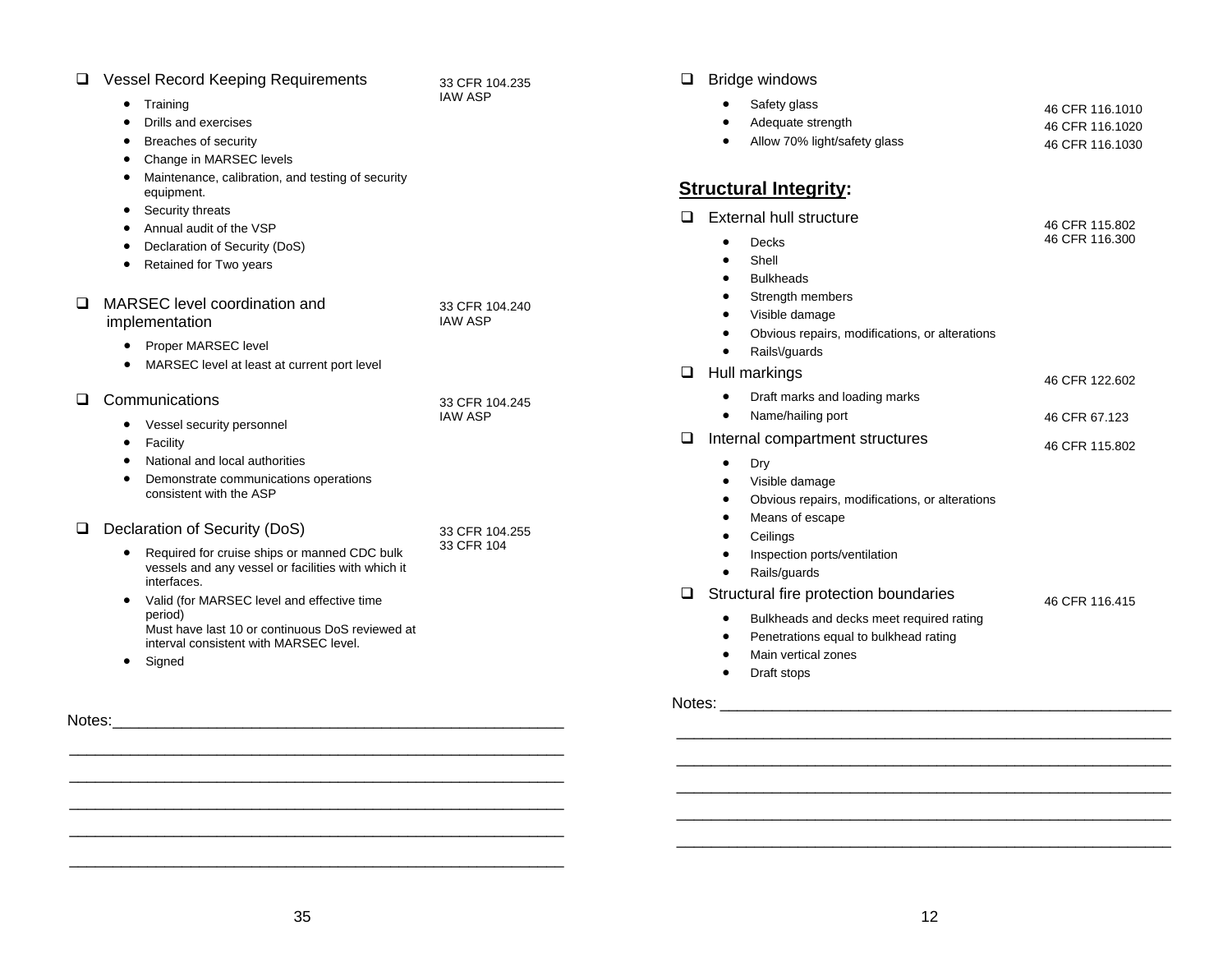| $\Box$           | Noncombustible trim                                                                                                                                                                                                               | 46 CFR 116.422                   | $\Box$ | Name of approved ASP                                                                                                                                                                    | 33 CFR 104.140                   |
|------------------|-----------------------------------------------------------------------------------------------------------------------------------------------------------------------------------------------------------------------------------|----------------------------------|--------|-----------------------------------------------------------------------------------------------------------------------------------------------------------------------------------------|----------------------------------|
|                  | Ceilings<br>Interior finish<br><b>Decorations</b><br>$\bullet$<br>Reasonable paint coatings<br>$\bullet$                                                                                                                          |                                  | $\Box$ | $\bullet$<br><b>Compliance Documentation</b>                                                                                                                                            | 33 CFR 104.120                   |
| $\Box$<br>$\Box$ | Fire-resistant furnishings<br>Furniture meets UL Std. 1056<br>$\bullet$<br>Draperies and curtains meet NFPA Std. 701<br>$\bullet$<br>Rugs and carpet meet ASTM E-84 or E-648<br>$\bullet$<br>Fire loads                           | 46 CFR 116.423<br>46 CFR 116.427 |        | Copy of ASP aboard vessel<br>Vessel Specific Security Assessment (VSA)<br>completed<br>Letter to MSC stating use of approved ASP and<br>$\bullet$<br>that it has been fully implemented |                                  |
| $\Box$           | Low-risk areas < 3 pounds/square feet<br>$\bullet$<br>High-risk areas < 7.5 pounds/square feet<br>$\bullet$<br>Windows in fire control boundaries                                                                                 | 46 CFR 116.433                   | $\Box$ | Master<br>Aware of responsibility and authority with regards<br>$\bullet$<br>to MTSA                                                                                                    | 33 CFR 104.205<br><b>IAW ASP</b> |
| $\Box$           | Laminated glass<br>$\bullet$<br><b>Steel frames</b><br>$\bullet$<br>Fire doors<br>A-60, A-30, A-15 bulkhead = $A-15$ door<br>$\bullet$                                                                                            | 46 CFR 116.435                   | $\Box$ | Company Security Officer (CSO)<br>Training / experience<br>٠<br>Valid TWIC                                                                                                              | 33 CFR 104.210<br><b>IAW ASP</b> |
| ◻                | $A-0$ bulkhead = $A-0$ door<br>$\bullet$<br>Self-closing (stairtower and MVZ)<br>$\bullet$<br>Operable from either side<br>$\bullet$<br>Stairtowers                                                                               | 46 CFR 116.438                   | Q.     | See list of example questions<br>Vessel Security Officer (VSO)                                                                                                                          | 33 CFR 104.215<br><b>IAW ASP</b> |
| $\Box$           | Rails<br>$\bullet$<br>Obstructions<br>$\bullet$<br><b>Balconies</b>                                                                                                                                                               | 46 CFR 116.439                   |        | Training / experience<br>Valid TWIC<br>See list of example questions                                                                                                                    |                                  |
| $\Box$           | Automatic sprinkler system<br>$\bullet$<br>Each level with two means of escape<br>$\bullet$<br>Atriums<br>Smoke detection system (vessels with overnight<br>٠<br>passengers)<br>Smoke extraction system<br>$\bullet$<br>$\bullet$ | 46 CFR 116.440                   | $\Box$ | Company or vessel personnel with security<br>duties<br>Training / experience<br>$\bullet$<br>Valid TWIC<br>$\bullet$<br>See list of example questions<br>$\bullet$                      | 33 CFR 104.220<br><b>IAW ASP</b> |
| Notes:           | Automatic sprinkler system<br>Each level with two means of escape<br>$\bullet$<br><u> 1989 - Johann John Stoff, deutscher Stoffen und der Stoffen und der Stoffen und der Stoffen und der Stoffen</u>                             |                                  | $\Box$ | Security Training for all other vessel<br>personnel                                                                                                                                     | 33CFR 104.225<br><b>IAW ASP</b>  |
|                  |                                                                                                                                                                                                                                   |                                  |        |                                                                                                                                                                                         |                                  |
|                  |                                                                                                                                                                                                                                   |                                  |        |                                                                                                                                                                                         |                                  |

 $\mathcal{L}_\text{max} = \mathcal{L}_\text{max} = \mathcal{L}_\text{max} = \mathcal{L}_\text{max} = \mathcal{L}_\text{max} = \mathcal{L}_\text{max} = \mathcal{L}_\text{max} = \mathcal{L}_\text{max} = \mathcal{L}_\text{max} = \mathcal{L}_\text{max} = \mathcal{L}_\text{max} = \mathcal{L}_\text{max} = \mathcal{L}_\text{max} = \mathcal{L}_\text{max} = \mathcal{L}_\text{max} = \mathcal{L}_\text{max} = \mathcal{L}_\text{max} = \mathcal{L}_\text{max} = \mathcal{$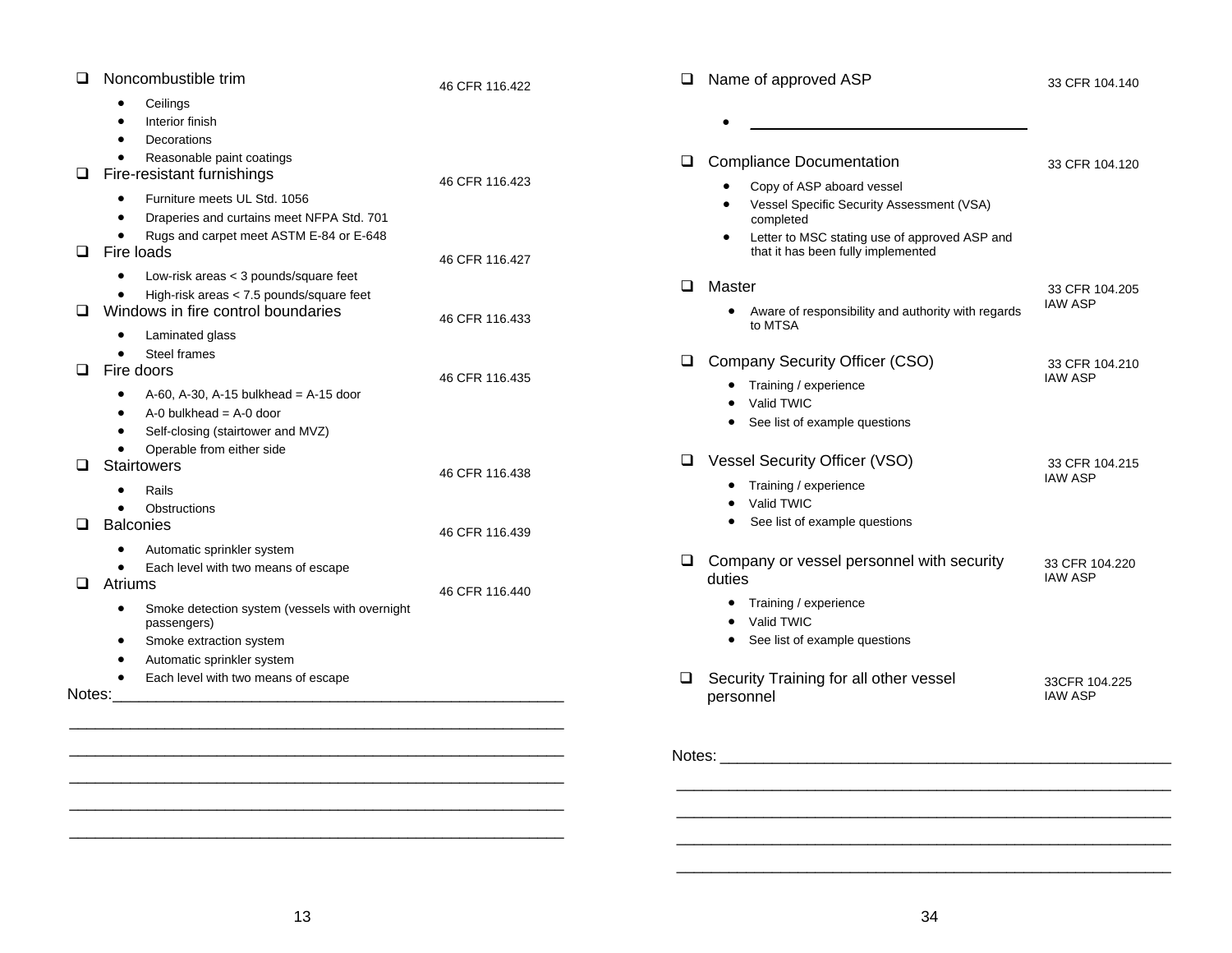#### **Alternative Security Program (ASP):**

Vessels operating under the auspices of an approved ASP are required to address the relevant areas cited in 33 CFR parts 104. However, the ASP provision of the rule has provided a mechanism by which segments of the maritime industry, through application by the industry associations or other representative groups, are able to tailor their program to the unique functions inherent of their specific operations. The result is a set of relevant, performance-based security measures for the industry groups choosing to utilize an approved ASP. For this reason, the inspector of a vessel using an approved ASP may find that certain language or security measures contained in some parts of the rule will differ from the language or security measures listed in the ASP. Additionally, an industry or group may determine that a section of the regulations is not applicable to their operations. For example, a passenger vessel group may state in their ASP that they do not need to address 33 CFR 104.275 or 33 CFR 105.265, respectively – security measures for handling cargo – because they do not handle cargo of any type.

In those cases where both the vessels and the facilities serving those vessels are owned and/or operated by the same entity, an alternative plan may recognize that the same party is responsible for security in both areas and approve an approach that addresses vulnerabilities and mitigation strategies for the vessels and the facility under one ASP. Therefore, the inspector will not be using separate plans for the vessels and the facility to determine compliance and, likewise, will not see some citations addressed in the plan if they are redundant between 33 CFR 104 and 33 CFR 105.

#### □ Watertight integrity • Subdivision watertight bulkheads • Watertight doors/hatches <sup>−</sup> Operable from both sides <sup>−</sup> Captive devices attached to all unhinged covers <sup>−</sup> Coamings (6 inches-exposed routes; 3 inches-protected routes) <sup>−</sup> Knife edges − Gaskets − Hardware • Closure means for openings in hull (local and remote) 46 CFR 115.802 46 CFR 116.1160 46 CFR 171.124□ Scuppers/freeing ports 46 CFR 171.145 46 CFR 171.150 □ Dead light covers on port lights below main <sub>46 CFR 171.117</sub><br>deck Deck rail • Height requirements (39.5 inches minimum) 46 CFR 116.900

- 
- •Point load requirements (200 lbs. minimum)

#### **General Health and Safety:**

|   | General alarm tested                                                                                                                   | 46 CFR 120.550                   |
|---|----------------------------------------------------------------------------------------------------------------------------------------|----------------------------------|
| ப | Upper decks marked for maximum number of<br>passengers per stability letter                                                            | 46 CFR 122.602(g)                |
| ப | Crew accommodations<br>(vessels > 65 feet with > 49 overnight accommodations<br>must comply with applicable Subchapter H requirements) | 46 CFR 116,730                   |
|   | Adequate berthing                                                                                                                      |                                  |
|   | Sanitary conditions<br>٠                                                                                                               | 46 CFR 116,710<br>46 CFR 115,818 |
|   | Passenger accommodations                                                                                                               |                                  |
|   | Adequate berthing                                                                                                                      | 46 CFR 116,810                   |
|   | Adequate seating<br>٠                                                                                                                  | 46 CFR 116,820                   |
|   | Sanitary conditions                                                                                                                    | 46 CFR 115.818                   |

Notes: \_\_\_\_\_\_\_\_\_\_\_\_\_\_\_\_\_\_\_\_\_\_\_\_\_\_\_\_\_\_\_\_\_\_\_\_\_\_\_\_\_\_\_\_\_\_\_\_\_\_\_\_

\_\_\_\_\_\_\_\_\_\_\_\_\_\_\_\_\_\_\_\_\_\_\_\_\_\_\_\_\_\_\_\_\_\_\_\_\_\_\_\_\_\_\_\_\_\_\_\_\_\_\_\_\_\_\_\_\_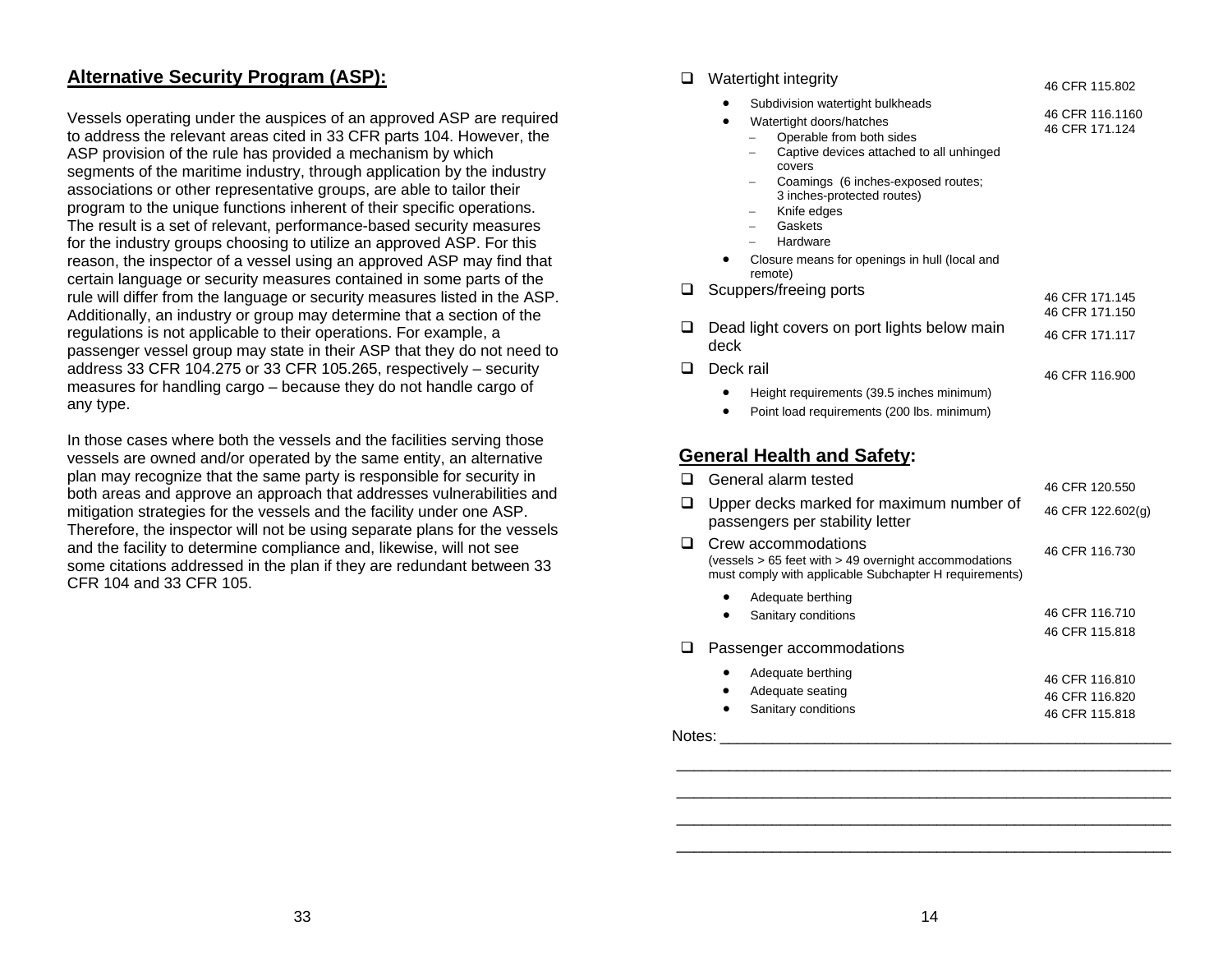| ⊔  | Emergency evacuation plan                                                                                                                                                            | 46 CFR 116.520 |
|----|--------------------------------------------------------------------------------------------------------------------------------------------------------------------------------------|----------------|
|    | Describe actions for fires and flooding<br>Evacuating procedures<br>$\bullet$<br>Refuge area (3 square feet/person)<br>Show two means of escape from each space<br>Abandon ship plan |                |
| ◻  | Means of escape                                                                                                                                                                      | 46 CFR 116,500 |
|    | Operable from both sides<br>Marked "Emergency Exit, Keep Clear"                                                                                                                      | 46 CFR 116,606 |
| ப  | <b>Embarkation stations</b>                                                                                                                                                          | 46 CFR 116.510 |
|    | Handholds<br>Well-illuminated<br>Handrails and lifelines with openings to allow<br>passengers to board survival craft                                                                |                |
| ப  | Cooking and heating systems                                                                                                                                                          |                |
|    | LPG/CNG stowage<br>Shutoff valves installed on gas systems                                                                                                                           | 46 CFR 121.240 |
|    | Sea rails installed on galley stoves                                                                                                                                                 | 46 CFR 121.220 |
| ⊔. | Sanitary inspection                                                                                                                                                                  | 46 CFR 115.818 |
|    | Galley<br>Serving pantries<br>Lockers                                                                                                                                                |                |
| n  | Ventilation                                                                                                                                                                          | 46 CFR 116.600 |
|    | Remote shutdown                                                                                                                                                                      |                |
| ப  | Passenger Safety Orientation                                                                                                                                                         | 46 CFR 122.506 |
|    | Public announcement<br>Card or pamphlet                                                                                                                                              |                |
| ப  | Crew and passenger list                                                                                                                                                              | 46 CFR 122.502 |
|    |                                                                                                                                                                                      |                |
|    |                                                                                                                                                                                      |                |
|    |                                                                                                                                                                                      |                |
|    |                                                                                                                                                                                      |                |
|    |                                                                                                                                                                                      |                |

 $\overline{\phantom{0}}$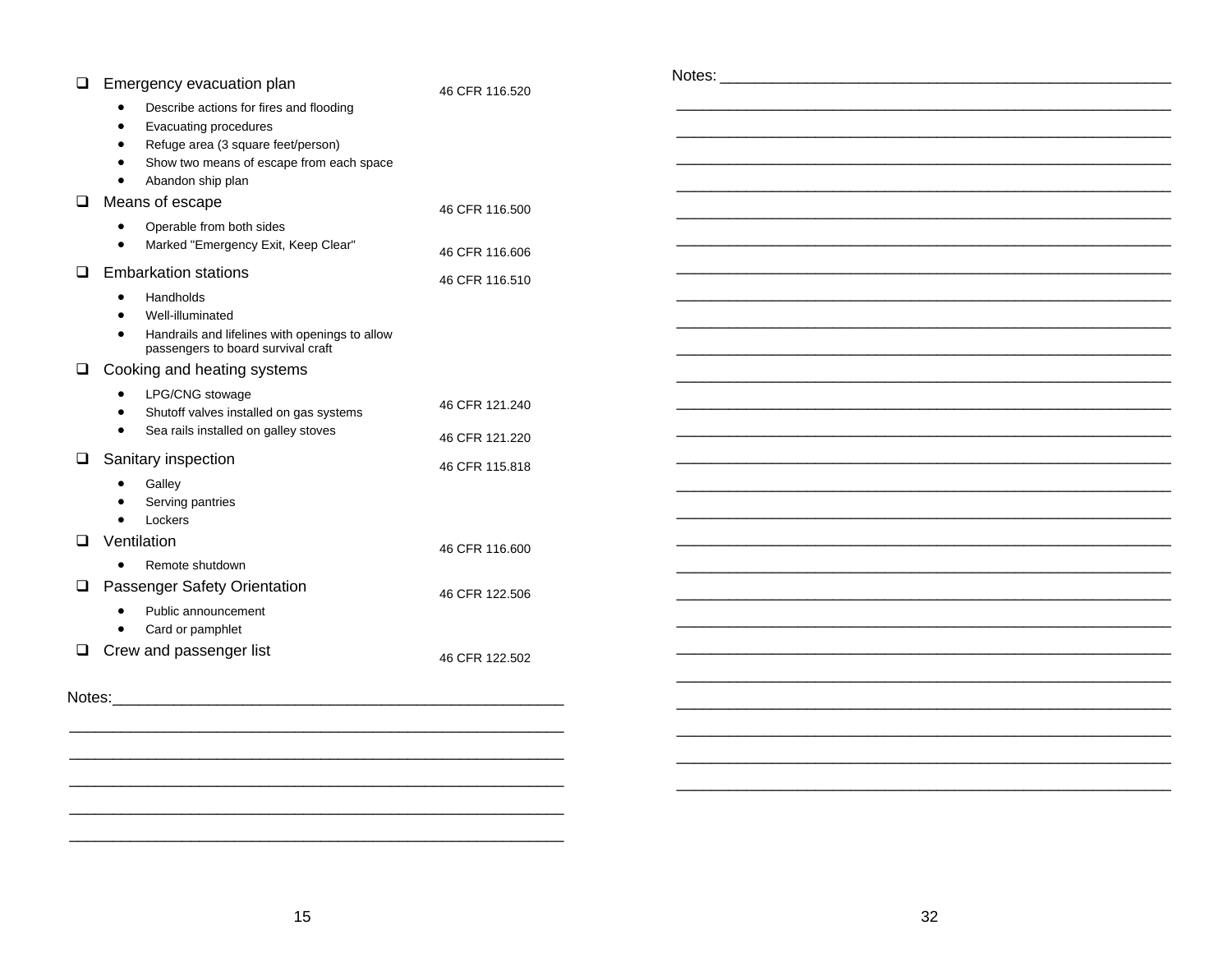| ப | Security measures for monitoring<br><b>IAW VSP</b><br>Lighting<br>٠<br>Test intrusion alarms<br>$\bullet$ | 33 CFR 104.285<br>ISPS, Part A, 7.2.5                                  |
|---|-----------------------------------------------------------------------------------------------------------|------------------------------------------------------------------------|
| ப | Emergency search procedures<br><b>Security Incident Procedures</b><br>• Witness during drill              | 33 CFR 104.290                                                         |
| ப | Additional requirements for passenger vessels<br>or ferries                                               | 33 CFR 104.292                                                         |
| ⊔ | Additional requirements for cruise ships                                                                  | 33 CFR 104.295                                                         |
| ◻ | Additional requirements - vessels on<br>international voyages<br><b>ISSC</b> issued<br>CSR updated<br>٠   | 33 CFR 104.297<br>ISPS, Part A, 19.1<br>SOLAS XI-2<br>Regulation 5.4.1 |
| ப | <b>Vessel Security Assessment Report</b>                                                                  | 33 CFR 104.305(d)                                                      |
| ப | Reviewed and attached to VSP<br><b>Vessel Security Plan</b><br>Reviewed                                   | 33 CFR 104.400                                                         |
| □ | Amendment and audit                                                                                       | 33 CFR 104.415                                                         |
|   | CSO / VSO audit letter attached to VSP as<br>required ISSC                                                |                                                                        |
|   | Audits conducted as required (annually or after<br>$\bullet$<br>vessel modifications)                     |                                                                        |
| ◻ | Ship Security Alert System (vessels subject to<br>SOLAS only)                                             | ISPS Part A, 9.4.18                                                    |
|   | On the bridge and one other location<br>Designed to prevent inadvertent activation<br>٠                   |                                                                        |

- Covert (unmarked, silent, and need to know)
- Tested IAW VSP

## **Ground Tackle:**

| ப | Proper ground tackle              | 46 CFR 121.300 |             |  |                                  |
|---|-----------------------------------|----------------|-------------|--|----------------------------------|
|   | <b>Number of Anchors</b>          | Weight (lbs.)  |             |  |                                  |
|   |                                   |                |             |  |                                  |
|   | <b>Number of Cables</b>           | Length         | <b>Size</b> |  |                                  |
|   |                                   |                |             |  |                                  |
| ❏ | Mooring lines                     |                |             |  | 46 CFR 121.300                   |
| □ | Sails and rigging                 |                |             |  | 46 CFR 116.330                   |
|   |                                   |                |             |  |                                  |
|   | <b>Lifesaving Equipment:</b>      |                |             |  |                                  |
| ❏ | Stowage of survival craft         |                |             |  | 46 CFR 117.130<br>46 CFR 117.137 |
| □ | <b>Embarkation aids</b>           |                |             |  | 46 CFR 117.150                   |
| □ | Number and type of survival craft |                |             |  | 46 CFR 117.200                   |
|   | <b>Item</b>                       | <b>Number</b>  |             |  | <b>Capacity (Persons)</b>        |
|   |                                   |                |             |  |                                  |
|   |                                   |                |             |  |                                  |
|   |                                   |                |             |  |                                  |
|   |                                   |                |             |  |                                  |
|   |                                   |                |             |  |                                  |
|   |                                   |                |             |  |                                  |

Notes: \_\_\_\_\_\_\_\_\_\_\_\_\_\_\_\_\_\_\_\_\_\_\_\_\_\_\_\_\_\_\_\_\_\_\_\_\_\_\_\_\_\_\_\_\_\_\_\_\_\_\_\_

 \_\_\_\_\_\_\_\_\_\_\_\_\_\_\_\_\_\_\_\_\_\_\_\_\_\_\_\_\_\_\_\_\_\_\_\_\_\_\_\_\_\_\_\_\_\_\_\_\_\_\_\_\_\_\_\_\_ \_\_\_\_\_\_\_\_\_\_\_\_\_\_\_\_\_\_\_\_\_\_\_\_\_\_\_\_\_\_\_\_\_\_\_\_\_\_\_\_\_\_\_\_\_\_\_\_\_\_\_\_\_\_\_\_\_ \_\_\_\_\_\_\_\_\_\_\_\_\_\_\_\_\_\_\_\_\_\_\_\_\_\_\_\_\_\_\_\_\_\_\_\_\_\_\_\_\_\_\_\_\_\_\_\_\_\_\_\_\_\_\_\_\_ \_\_\_\_\_\_\_\_\_\_\_\_\_\_\_\_\_\_\_\_\_\_\_\_\_\_\_\_\_\_\_\_\_\_\_\_\_\_\_\_\_\_\_\_\_\_\_\_\_\_\_\_\_\_\_\_\_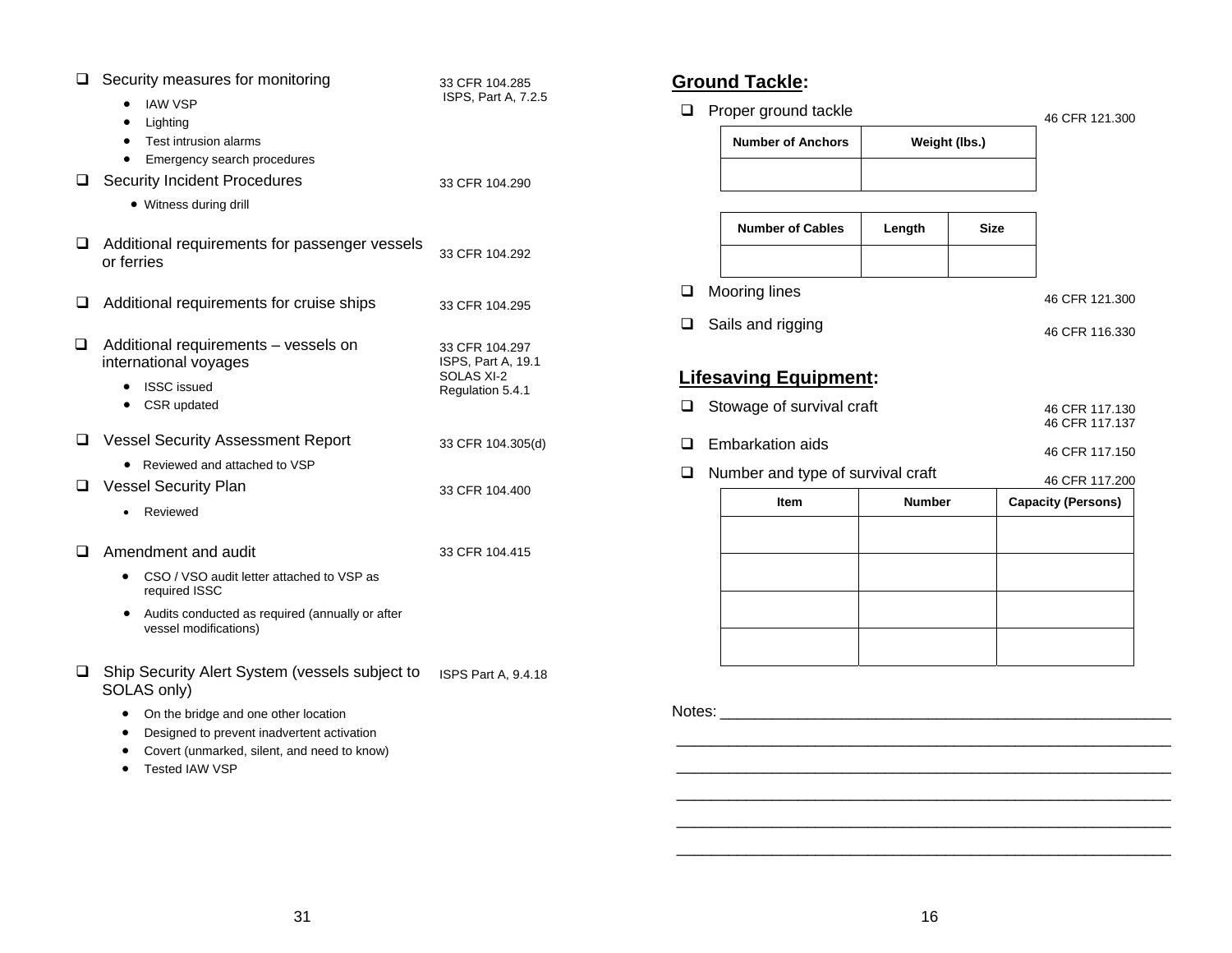| ❏      | Lifefloats and buoyant apparatus                                   | 46 CFR 117.200(a)(2)                      |
|--------|--------------------------------------------------------------------|-------------------------------------------|
|        | Coast Guard approval                                               | 46 CFR 117.175(d)                         |
|        | Lifeline<br>$\bullet$                                              | 46 CFR 117.175(f)<br>46 CFR 160.010-8     |
|        | Pendants<br>$\bullet$                                              |                                           |
|        | Two paddles per lifefloat<br>$\bullet$                             |                                           |
|        | 4 feet in length<br>Marked with vessel name                        |                                           |
|        |                                                                    | 46 CFR 122.604(g)                         |
|        | Waterlight with proper battery<br>Properly mounted, secure splices |                                           |
|        | Watertight globe                                                   |                                           |
|        | Float-free<br>$\equiv$                                             |                                           |
|        | Marked with vessel name                                            | 46 CFR 122.604(a)                         |
|        | Stowage                                                            | 46 CFR 117.130                            |
|        | Properly sized and approved weak link                              | 46 CFR 117.137                            |
|        | Sea painter                                                        | 46 CFR 160.037<br><b>NVIC 2-63</b>        |
|        | Retro-reflective tape                                              |                                           |
| u      | Inflatable buoyant apparatus                                       | 46 CFR 117.200(a)(4)                      |
|        | Annual service                                                     | 46 CFR 160.010                            |
| ப      | Inflatable liferafts                                               | 46 CFR 117.200(a)(1)                      |
|        | Capacity of 6 or more persons                                      |                                           |
|        | Stowage<br>$\bullet$                                               | 46 CFR 117.130                            |
|        | Float-free                                                         |                                           |
|        | Annual service                                                     | 46 CFR 160.151                            |
| ❏      | Inflatable survival craft placards posted                          | 46 CFR 122.518                            |
| ◻      | Rescue boats/rescue platforms                                      | 46 CFR 117.210                            |
|        | (vessels > 65 feet)                                                |                                           |
|        | Marked with vessel name                                            |                                           |
|        | Capacity                                                           | 46 CFR 122.604(a)(1)<br>46 CFR 122.604(d) |
|        | Retro-reflective tape                                              | 46 CFR 122.604(i)                         |
|        | Small, lightweight with floatation<br>٠                            | <b>NVIC 1-87</b>                          |
|        | Readily launched, easily maneuvered                                |                                           |
|        | Capable of recovering person without capsizing                     |                                           |
| Notes: |                                                                    |                                           |
|        |                                                                    |                                           |

|        | $\Box$ Security systems and equipment maintenance                                                       | 33 CFR 104.260                        |
|--------|---------------------------------------------------------------------------------------------------------|---------------------------------------|
|        | Testing completed IAW manufacturer's<br>recommendations                                                 |                                       |
|        | Working properly, effectively functions IAW VSP.<br>$\bullet$<br>Ship Security Alert System (SSAS)<br>٠ |                                       |
| Q.     | Security measures for access control                                                                    | 33 CFR 104.265                        |
|        | Access points examined - signs posted in<br>conspicuous locations.                                      | ISPS, Part A, 7.2.2                   |
|        | Control areas for authorized dangerous<br>٠<br>substances / devices                                     |                                       |
|        | Means of identifying unauthorized personnel                                                             |                                       |
|        | TWIC for unescorted access to secure areas                                                              |                                       |
| ⊔      | Security measures for newly hired employees<br>(Pending receipt of TWIC)                                | 33CFR 104.267                         |
|        | Access permitted for up to 30 days if:<br>Has applied for TWIC<br>$\bullet$                             |                                       |
|        | Accompanied by TWIC holder in secure areas<br>$\bullet$                                                 |                                       |
|        | Operator enters new hire personal info in<br>٠<br><b>HOMEPORT</b>                                       |                                       |
|        | Notified via HOMEPORT that new hire has<br>$\bullet$<br>passed initial name check.                      |                                       |
|        | Provision does not apply to CSO, VSO or<br>individual hired to perform security duties                  |                                       |
| $\Box$ | Security measures for restricted areas                                                                  | 33 CFR 104.270                        |
|        | Secure areas protected<br>٠                                                                             | ISPS, Part A, 7.2.4                   |
|        | Properly marked                                                                                         |                                       |
|        | Control measures adequate<br>$\bullet$                                                                  |                                       |
|        | Do not conflict with safety measures<br>$\bullet$                                                       |                                       |
| ❏      | Security measures for handling cargo                                                                    | 33 CFR 104.275                        |
|        | Identifying cargo tamper                                                                                | ISPS, Part A, 7.2.6                   |
|        | Identifying approved cargo<br>$\bullet$                                                                 |                                       |
|        | Access point - inventory control<br>$\bullet$                                                           |                                       |
|        | Checking cargo for dangerous substances                                                                 |                                       |
| ❏      | Security measures for delivery of vessel<br>stores and bunker                                           | 33 CFR 104.280<br>ISPS, Part A, 7.2.6 |
|        | Security procedures followed                                                                            |                                       |
|        | Standing agreements valid<br>$\bullet$                                                                  |                                       |

 \_\_\_\_\_\_\_\_\_\_\_\_\_\_\_\_\_\_\_\_\_\_\_\_\_\_\_\_\_\_\_\_\_\_\_\_\_\_\_\_\_\_\_\_\_\_\_\_\_\_\_\_\_\_\_\_\_ \_\_\_\_\_\_\_\_\_\_\_\_\_\_\_\_\_\_\_\_\_\_\_\_\_\_\_\_\_\_\_\_\_\_\_\_\_\_\_\_\_\_\_\_\_\_\_\_\_\_\_\_\_\_\_\_\_

 \_\_\_\_\_\_\_\_\_\_\_\_\_\_\_\_\_\_\_\_\_\_\_\_\_\_\_\_\_\_\_\_\_\_\_\_\_\_\_\_\_\_\_\_\_\_\_\_\_\_\_\_\_\_\_\_\_  $\mathcal{L}_\text{max} = \mathcal{L}_\text{max} = \mathcal{L}_\text{max} = \mathcal{L}_\text{max} = \mathcal{L}_\text{max} = \mathcal{L}_\text{max} = \mathcal{L}_\text{max} = \mathcal{L}_\text{max} = \mathcal{L}_\text{max} = \mathcal{L}_\text{max} = \mathcal{L}_\text{max} = \mathcal{L}_\text{max} = \mathcal{L}_\text{max} = \mathcal{L}_\text{max} = \mathcal{L}_\text{max} = \mathcal{L}_\text{max} = \mathcal{L}_\text{max} = \mathcal{L}_\text{max} = \mathcal{$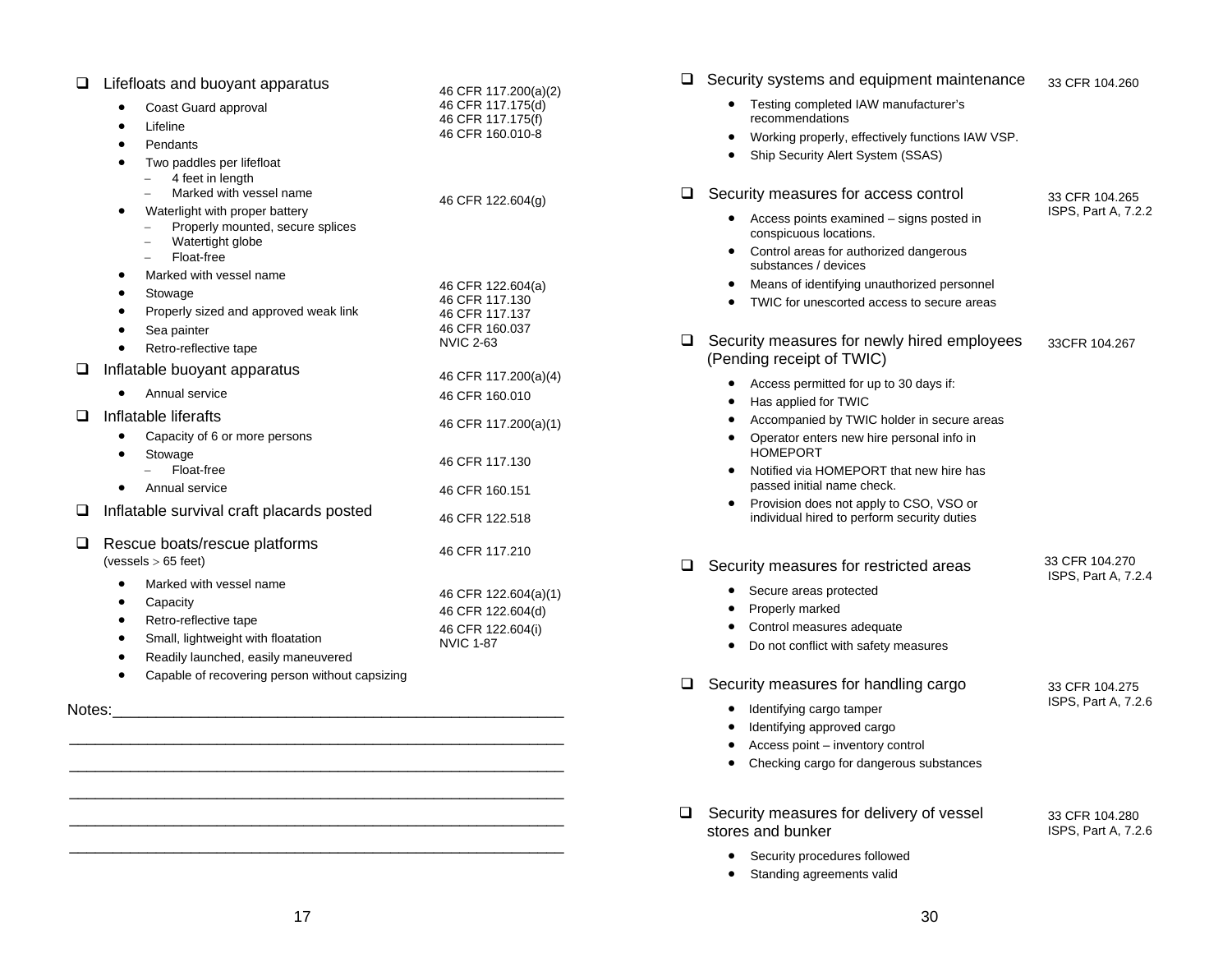| u      | Company or vessel personnel<br>with security duties                                                                                                                                                                                                                                                                                                                    | 33 CFR 104.220<br>ISPS, Part A, 13.3  |
|--------|------------------------------------------------------------------------------------------------------------------------------------------------------------------------------------------------------------------------------------------------------------------------------------------------------------------------------------------------------------------------|---------------------------------------|
|        | Training / experience<br>Valid TWIC<br>$\bullet$<br>See list of example questions<br>$\bullet$                                                                                                                                                                                                                                                                         |                                       |
| u      | Security Training for all other vessel personnel                                                                                                                                                                                                                                                                                                                       | 33 CFR 104.225<br>ISPS, Part A, 13.3  |
| ப      | <b>Vessel Record Keeping Requirements</b><br>Training<br>Drills and exercises<br>$\bullet$<br>Breaches of security<br>Change in MARSEC levels<br>$\bullet$<br>Maintenance, calibration, and testing of security<br>$\bullet$<br>equipment.<br>Security threats<br>Annual audit of the VSP<br>$\bullet$<br>Declaration of Security (DoS)<br>٠<br>Retained for Two years | CFR 104.235<br>ISPS, Part A, 10       |
| $\Box$ | MARSEC level coordination and<br>implementation                                                                                                                                                                                                                                                                                                                        | 33 CFR 104.240                        |
|        | Proper MARSEC level<br>٠<br>MARSEC level at least at current port level                                                                                                                                                                                                                                                                                                |                                       |
| ப      | Communications<br>Vessel security personnel<br>$\bullet$<br>Facility<br>٠<br>National and local authorities<br>٠<br>$\bullet$<br>Demonstrate communications operations<br>consistent with the VSP                                                                                                                                                                      | 33 CFR 104.245<br>ISPS, Part A, 7.2.7 |
| ப      | Declaration of Security (DoS)<br>Required for cruise ships or manned CDC bulk<br>$\bullet$<br>vessels and any vessel or facilities with which it<br>interfaces.<br>Valid (for MARSEC level and effective time<br>period)<br>Must have last 10 or continuous DoS reviewed at<br>interval consistent with MARSEC level.<br>Signed                                        | 33 CFR 104.255<br>ISPS, Part A, 5.1   |

| ப                     | Survival craft maintenance<br>(vessels > 65 feet) |                                                                                                                         |                   |                                                                                        |
|-----------------------|---------------------------------------------------|-------------------------------------------------------------------------------------------------------------------------|-------------------|----------------------------------------------------------------------------------------|
|                       | examined                                          | Manufacturer's instructions on board<br>Inspections/examinations logged<br>Weekly/monthly/quarterly/annually inspected/ |                   | 46 CFR 122.702<br>46 CFR 122.720<br>46 CFR 122.722<br>46 CFR 122.724<br>46 CFR 122.726 |
| $\mathbf{\mathbf{I}}$ | Lifejackets                                       |                                                                                                                         |                   | 46 CFR 117.71                                                                          |
|                       | Adult                                             | Children                                                                                                                |                   | (10%)                                                                                  |
|                       | Retro-reflective tape                             |                                                                                                                         |                   | 46 CFR 122.604(h)                                                                      |
|                       | routes)<br>Watertight                             | Lights (vessels on oceans/coastwise/Great Lakes                                                                         |                   | 46 CFR 117.75                                                                          |
|                       |                                                   | Batteries dated or changed annually                                                                                     |                   |                                                                                        |
|                       | Marked with vessel name                           |                                                                                                                         |                   | 46 CFR 122.604(b)                                                                      |
|                       | Stowage                                           |                                                                                                                         |                   | 46 CFR 117.78                                                                          |
|                       | Marked<br>Unlocked                                | Child size PFDs separate from adult PFDs                                                                                |                   | 46 CFR 122.604(f)                                                                      |
|                       | mechanism                                         | If over 7 feet high, check quick release                                                                                |                   |                                                                                        |
|                       |                                                   | PFDs carried in addition to lifejackets                                                                                 |                   | 46 CFR 117.72                                                                          |
|                       | inspector                                         | Number of lifejackets rejected by                                                                                       |                   |                                                                                        |
| ப                     | Lifejacket donning placards posted                |                                                                                                                         |                   | 46 CFR 122.516                                                                         |
| ப                     | Ring lifebuoys                                    |                                                                                                                         |                   |                                                                                        |
|                       |                                                   | Orange if vessel on oceans/coastwise                                                                                    |                   | 46 CFR 117.70                                                                          |
|                       | Lifeline (60 feet long)                           |                                                                                                                         |                   |                                                                                        |
|                       | resistant clip                                    | Waterlight with 3-foot lanyard and corrosion-                                                                           |                   |                                                                                        |
|                       | Retro-reflective tape                             |                                                                                                                         |                   | 46 CFR 122.604(i)                                                                      |
|                       | Marked with vessel name                           |                                                                                                                         | 46 CFR 122.604(a) |                                                                                        |
|                       | Stowage (not permanently secured)                 |                                                                                                                         |                   | <b>NVIC 1-87</b>                                                                       |
|                       |                                                   | Vessels < 26 feet may carry 20-inch ring                                                                                |                   |                                                                                        |
|                       | <b>Number with Lights</b>                         | <b>Number with Lines</b>                                                                                                |                   | <b>Number of Others</b>                                                                |

#### **Total Number of Ring Lifebuoys**

Notes: \_\_\_\_\_\_\_\_\_\_\_\_\_\_\_\_\_\_\_\_\_\_\_\_\_\_\_\_\_\_\_\_\_\_\_\_\_\_\_\_\_\_\_\_\_\_\_\_\_\_\_\_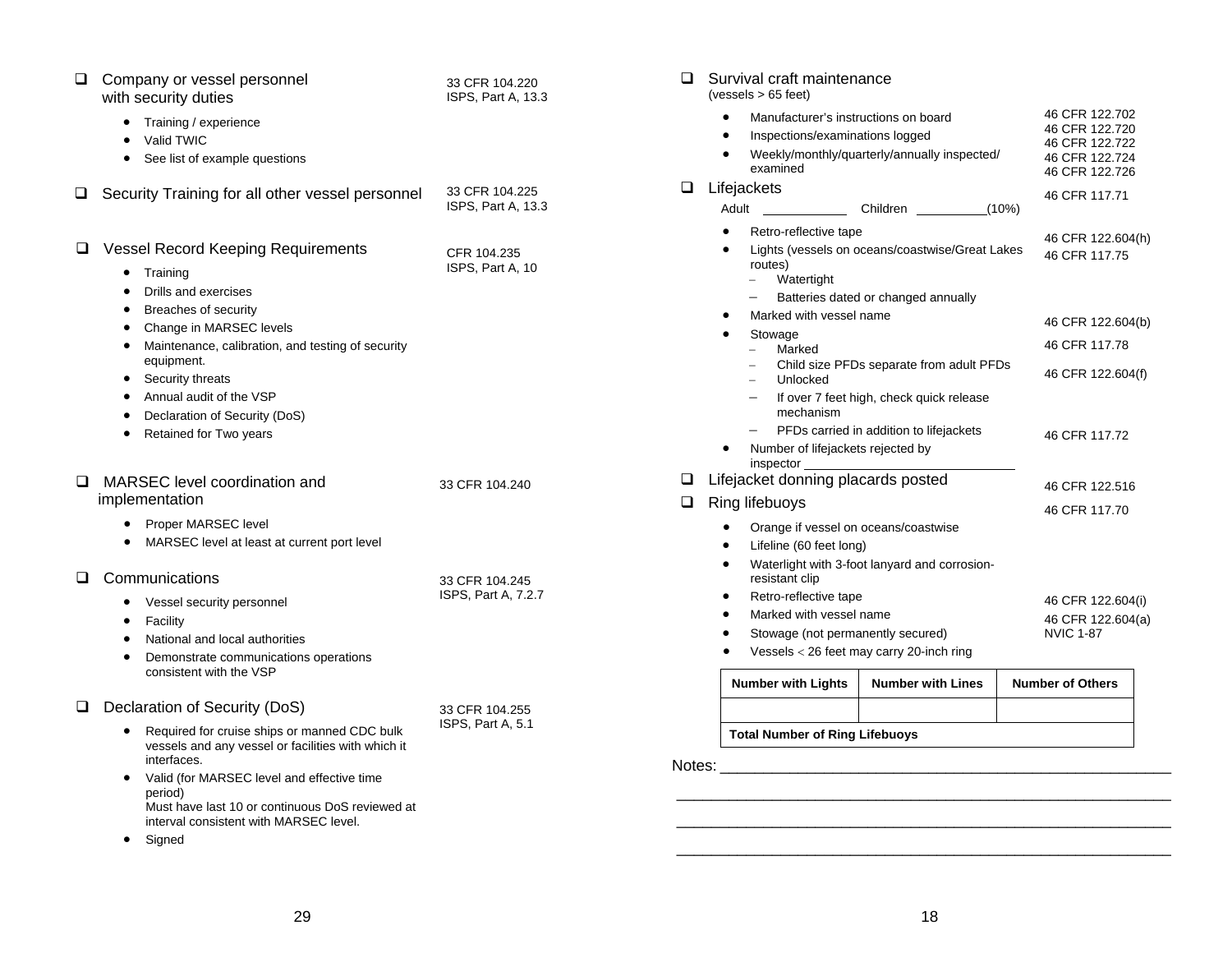|   | <b>Number</b>                                      | <b>Class</b>                                                                  | <b>Number</b> | <b>Class</b>                           |  |
|---|----------------------------------------------------|-------------------------------------------------------------------------------|---------------|----------------------------------------|--|
|   |                                                    | <b>Required</b>                                                               |               | On Board                               |  |
|   | Proper location                                    |                                                                               |               | 46 CFR 118,500<br>46 CFR 118.520       |  |
|   |                                                    | Annual service in accordance with NFPA 10<br>Date cylinders hydro-tested ____ |               | 46 CFR 115.810(b)(1)                   |  |
| ப |                                                    | Portable and semiportable fire extinguishers                                  |               | 46 CFR 115,810                         |  |
|   | Sensors tested<br>Alarms tested                    |                                                                               |               | 46 CFR 118.400(c)<br>46 CFR 118.400(e) |  |
| ப |                                                    | Fire and smoke detection systems<br>(required on existing wood/FRP vessels)   |               | 46 CFR 118.115                         |  |
|   | Permanently posted                                 | Copy permanently stored in weathertight<br>container outside deckhouse        |               | SOLAS 74/78 II-2/20                    |  |
|   | Fire control plan                                  |                                                                               |               | 46 CFR 116.530                         |  |
|   | <b>Fire Protection:</b>                            |                                                                               |               |                                        |  |
|   |                                                    | crew and properly marked "First Aid Kit."                                     |               | 46 CFR 121.710<br>46 CFR 160.041       |  |
| ◻ | First aid kit visible and readily available to the |                                                                               |               |                                        |  |

 $\Box$  Fixed firefighting for galley vent hood system

46 CFR 118.425

**MTSA/ISPS Compliance**

## **Vessel Security Plans (VSP):**

**(**If using ASP, skip to next section)

| 33 CFR 104.120                     |
|------------------------------------|
| ISPS, Part A, 9.1                  |
| 33 CFR 104.130                     |
|                                    |
| 33 CFR 104.135                     |
|                                    |
| 33 CFR 104.145                     |
|                                    |
| 33 CFR 104.205                     |
|                                    |
| 33 CFR 104.210                     |
| ISPS, Part A, 11                   |
|                                    |
|                                    |
| 33 CFR 104.215<br>ISPS, Part A, 12 |
|                                    |
|                                    |

| Notes: | Notes: |
|--------|--------|
|        |        |
|        |        |
|        |        |

\_\_\_\_\_\_\_\_\_\_\_\_\_\_\_\_\_\_\_\_\_\_\_\_\_\_\_\_\_\_\_\_\_\_\_\_\_\_\_\_\_\_\_\_\_\_\_\_\_\_\_\_\_\_\_\_\_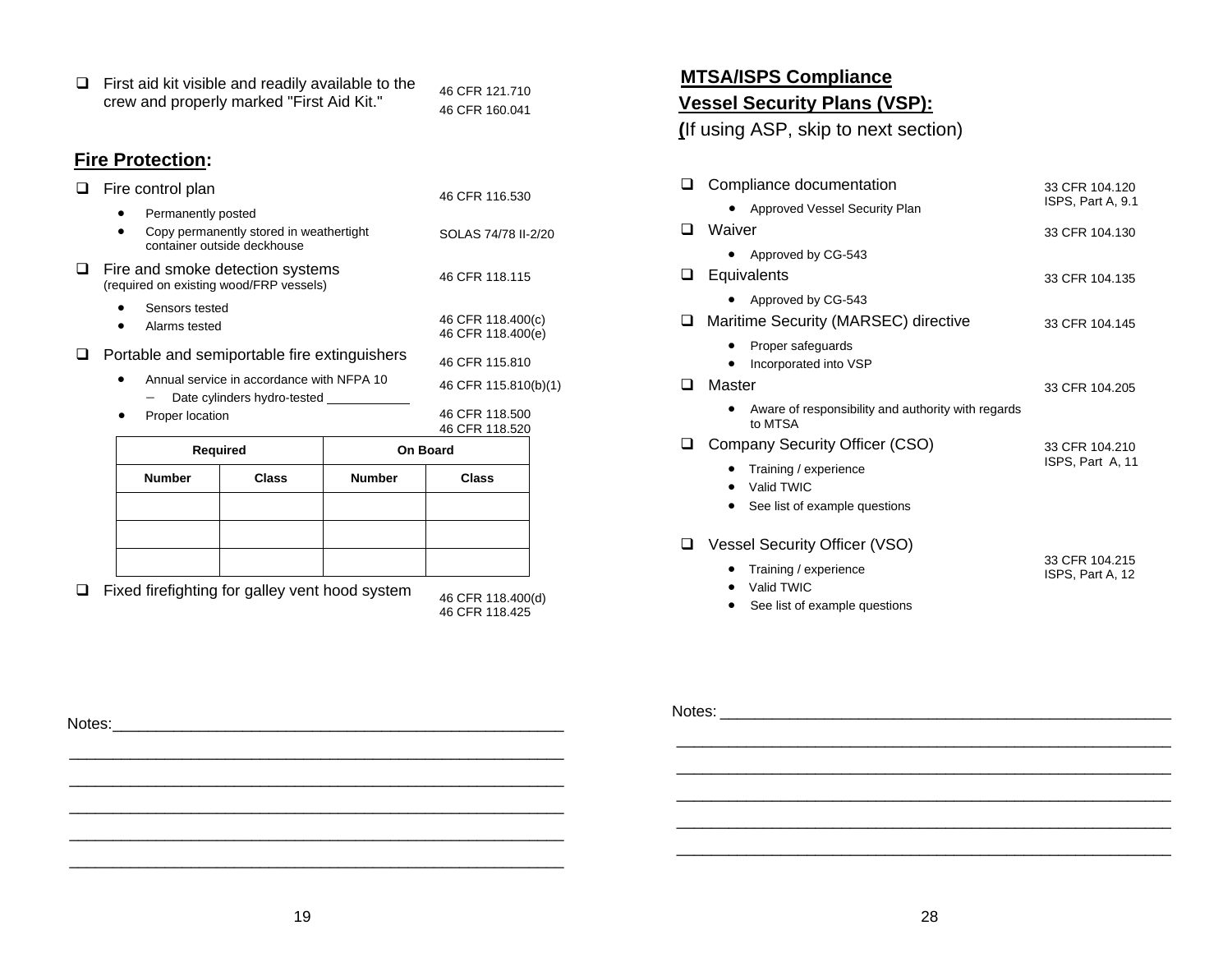#### **Emergency lighting tested**

46 CFR 120.432

- $\bullet$ Type
- •Automatically activated
- •Not portable
- •Connected to battery charger
- •Operating capacity—2 hours
- • Emergency lighting system that complies w/Sub J (vessels > 65 feet that either carry > 600 passengers or have overnight accommodations for > 49 passengers)

#### **Pollution Prevention:**

| $\Box$ Pollution placard posted            | 33 CFR 155.450 |
|--------------------------------------------|----------------|
| $\Box$ MARPOL V placard posted             | 33 CFR 151.59  |
| $\Box$ Bilges free of oil and trash/debris | 46 CFR 115.830 |

#### **Q** MARPOL VI Compliance

- NOx Requirements
	- <sup>o</sup> EPA engine emission stds for vessels on 40 CFR 94 or 1042 international voyages;
	- <sup>o</sup> EIAPP Cert. issued by the EPA for vessels on international voyages
	- o IAPP Cert.
		- **Fuel and SOx Requirements**
		- Incinerator 46 CFR 63.25-9
		- **•** Ozone Depleting Substance 46 CFR 63.25-9
- □ Marine sanitation device

| Manne Sanitation device                                                                                                                         | 46 CFR 115.818                                        |
|-------------------------------------------------------------------------------------------------------------------------------------------------|-------------------------------------------------------|
| Type<br>٠                                                                                                                                       | 46 CFR 121.704                                        |
| Sanitary<br>٠                                                                                                                                   |                                                       |
| Discharge valve secured and locked<br>٠<br>Tank vent 30 x 30 mesh screen<br>$\bullet$<br>3⁄4-full level indicator<br>$\bullet$                  | MSM Ch. C2.K.7.f(1)<br>33 CFR 159.95<br>33 CFR 159.83 |
| Verify VGP compliance.<br>• Is the state of deck and work areas<br>housekeeping adequate?<br>• Deck is free of clutter narbage fuel/oil spills? | VGP Parts 2.1 and 2.2.1                               |

- eck is free of clutter, garbage, fuel/oil spills?
- Are spill rails and drip pans in place and utilized?

| <b>Spaces Protected</b>                                                                                                                              | Agent                                 | Capacity                               |
|------------------------------------------------------------------------------------------------------------------------------------------------------|---------------------------------------|----------------------------------------|
| Controls                                                                                                                                             |                                       |                                        |
| Valves                                                                                                                                               |                                       |                                        |
| Piping                                                                                                                                               |                                       |                                        |
| Instructions at controls and in space                                                                                                                | 46 CFR 122.612                        |                                        |
| Manual ventilation closures on protected spaces                                                                                                      |                                       |                                        |
| Engine/power ventilation shutdowns tested<br>(engine shutdown not required on existing vessels<br>with CO <sub>2</sub> , BUT is required with Halon) | 46 CFR 119.465(h)<br><b>NVIC 6-72</b> |                                        |
| Alarms                                                                                                                                               |                                       |                                        |
| Sprinklers tested in vehicle spaces                                                                                                                  |                                       | 46 CFR 118.420                         |
| Date cylinders weighed<br>Date cylinders hydro-tested                                                                                                |                                       | 46 CFR 118.410                         |
| Annual service                                                                                                                                       |                                       | 46 CFR 115.810(b)(2)<br>46 CFR 118.400 |
|                                                                                                                                                      |                                       |                                        |

 $\Box$  Fire main system and stations

|           | re main system and stations                         | 46 CFR 115.810(a)(3) |
|-----------|-----------------------------------------------------|----------------------|
| $\bullet$ | Fire main system tested<br>Piping                   | 46 CFR 118.310       |
|           | Valves<br>Fittings<br>$\alpha \rightarrow \alpha$   |                      |
| $\bullet$ | Number hose stations required                       | 46 CFR 115.810(c)    |
| $\bullet$ | Fire hose<br>Minimum 5/8-inch hose and nozzle 25-50 |                      |
|           | foot in longth                                      | 46 CFR 118.320       |

- feet in length <sup>−</sup> 1.5-inch hose and nozzle (required for vessels > 65 feet and vessels carrying > 49 passengers)
- <sup>−</sup> Nozzles and spanners

| Number of<br><b>Hoses</b><br><b>Required</b> | Number of<br><b>Hoses</b><br>On Board | Diameter of<br>Each Hose | Length of<br><b>Each Hose</b> |
|----------------------------------------------|---------------------------------------|--------------------------|-------------------------------|
|                                              |                                       |                          |                               |
|                                              |                                       |                          |                               |
|                                              |                                       |                          |                               |

Notes: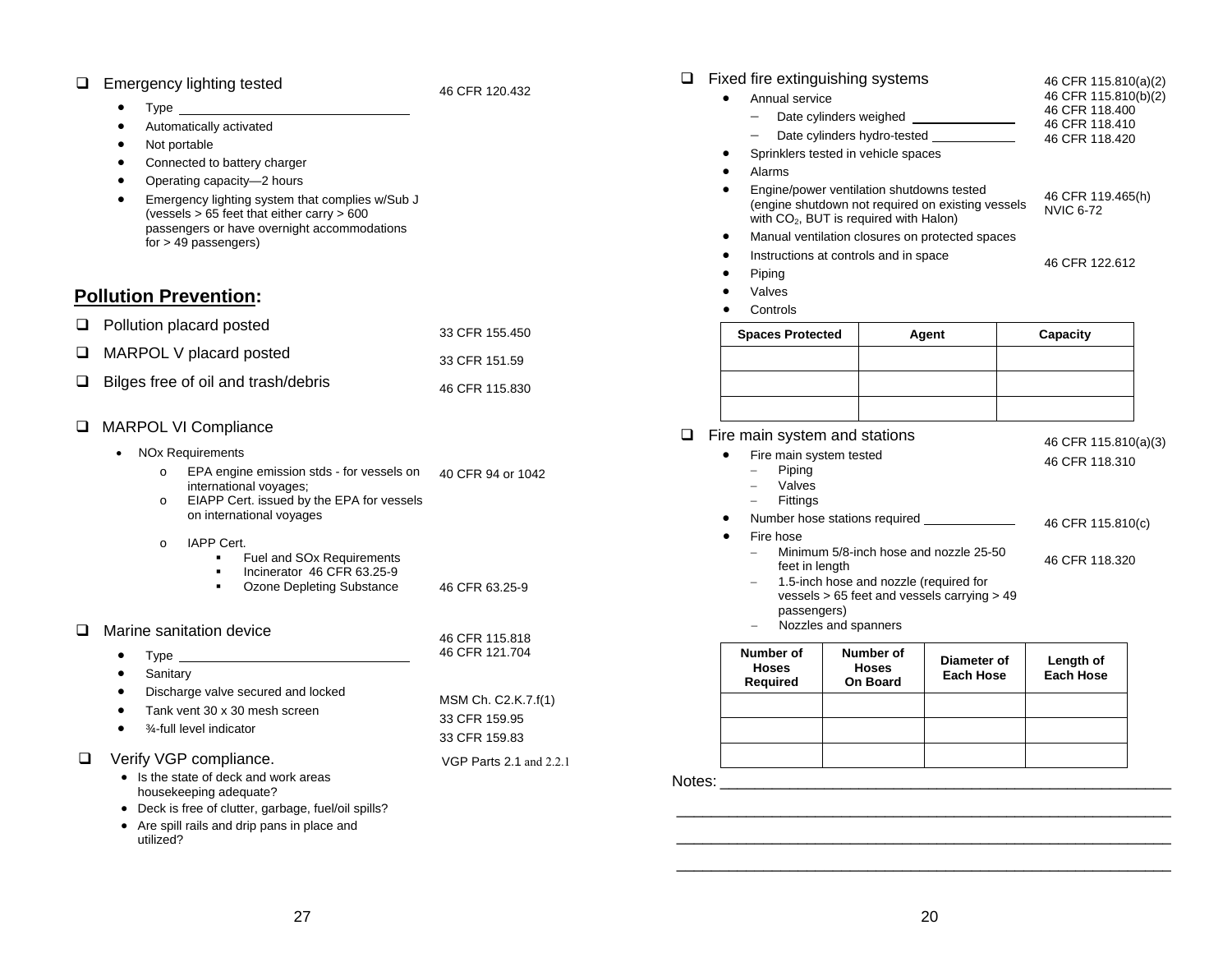| ❏<br>Fire axe<br>(vessels > 65 feet)                                                                                                                                                                                                                                                                                | 46 CFR 118,600                                                                                          | $\Box$<br>Switchboards and distribution panels                                                                                                                                                                  | 46 CFR 120.330                                                       |
|---------------------------------------------------------------------------------------------------------------------------------------------------------------------------------------------------------------------------------------------------------------------------------------------------------------------|---------------------------------------------------------------------------------------------------------|-----------------------------------------------------------------------------------------------------------------------------------------------------------------------------------------------------------------|----------------------------------------------------------------------|
| • Located in or near primary operating station<br>Fire pumps tested<br>⊔<br>Piping<br>٠<br>Manifold and valves<br>Witness water stream                                                                                                                                                                              | 46 CFR 118.300                                                                                          | Circuits and electrical equipment marked and<br>$\bullet$<br>identified<br>- Warning sign for multiple power sources<br>Protective covering<br>$\bullet$<br>Dripshield<br>Overcurrent protection<br>$\bullet$   | 46 CFR 120.220                                                       |
| Machinery:<br>Main steering system tested<br>Type                                                                                                                                                                                                                                                                   | 46 CFR 115.814<br>46 CFR 119.600                                                                        | $\Box$<br>Radios fused at main panel<br>Cable, wiring, receptacles, outlets,<br>$\Box$                                                                                                                          | 46 CFR 120.392<br>46 CFR 120.340                                     |
| Rudder packing<br>Hoses<br>Tubing<br>Piping<br>Tiller arms and connectors double-nutted / cotter                                                                                                                                                                                                                    | 46 CFR 58.25<br>MSM Ch. C4                                                                              | accessories<br>Installation<br>$\bullet$<br>Wire type<br>Wire size<br><b>Splices</b><br>Connectors                                                                                                              | 46 CFR 120.320(d)<br>46 CFR 120.340(c)<br>46 CFR 120.340(p)          |
| pinned<br>Auxiliary steering system (if required)<br>Q.<br>operable<br>Type<br><u>and the state of the state of the state of the state of the state of the state of the state of the state of the state of the state of the state of the state of the state of the state of the state of the state of the state</u> | 46 CFR 115.814<br>46 CFR 119.600<br>46 CFR 58.25                                                        | Metal wire supports every 24 inches<br>(not required on existing vessels)<br>Grounding<br>Overcurrent protection                                                                                                | 46 CFR 120.340(b)<br>46 CFR 120.370<br>46 CFR 120.372                |
| Main propulsion engine tested<br>$\Box$<br>Capable of being secure from pilothouse<br>٠<br>Independent of speed control<br>Foundations<br>Controls<br>Gauges<br>Engine RPM/oil pressure/water temperature                                                                                                           | MSM Ch. C4<br>46 CFR 115.804<br>46 CFR 119.200<br>46 CFR 121.620<br>46 CFR 121.620<br>46 CFR 119.410(b) | Miscellaneous motors and controllers<br>$\Box$<br>Proper location<br>$\bullet$<br>Grounding<br>$\bullet$<br>$\Box$<br><b>Lighting fixtures</b><br>Suitable guards<br>$\bullet$<br>Properly secured<br>$\bullet$ | 46 CFR 120.380<br>46 CFR 120.320<br>46 CFR 120.372<br>46 CFR 120.410 |
| operational and visible at each operating<br>station<br>Safety devices<br>Lubrication system<br>Oil/water leaks<br>$\qquad \qquad -$<br>Engineroom                                                                                                                                                                  | 46 CFR 115.804<br>46 CFR 115.830                                                                        | Portable lighting<br>$\Box$<br>At least two lights<br>One at operating station<br>One at entrance to propulsion / machinery<br>space                                                                            | 46 CFR 120.430                                                       |
| $-$ Clean and free of fire hazards                                                                                                                                                                                                                                                                                  |                                                                                                         |                                                                                                                                                                                                                 |                                                                      |
|                                                                                                                                                                                                                                                                                                                     |                                                                                                         |                                                                                                                                                                                                                 |                                                                      |

\_\_\_\_\_\_\_\_\_\_\_\_\_\_\_\_\_\_\_\_\_\_\_\_\_\_\_\_\_\_\_\_\_\_\_\_\_\_\_\_\_\_\_\_\_\_\_\_\_\_\_\_\_\_\_\_\_

 $\mathcal{L}_\text{max} = \mathcal{L}_\text{max} = \mathcal{L}_\text{max} = \mathcal{L}_\text{max} = \mathcal{L}_\text{max} = \mathcal{L}_\text{max} = \mathcal{L}_\text{max} = \mathcal{L}_\text{max} = \mathcal{L}_\text{max} = \mathcal{L}_\text{max} = \mathcal{L}_\text{max} = \mathcal{L}_\text{max} = \mathcal{L}_\text{max} = \mathcal{L}_\text{max} = \mathcal{L}_\text{max} = \mathcal{L}_\text{max} = \mathcal{L}_\text{max} = \mathcal{L}_\text{max} = \mathcal{$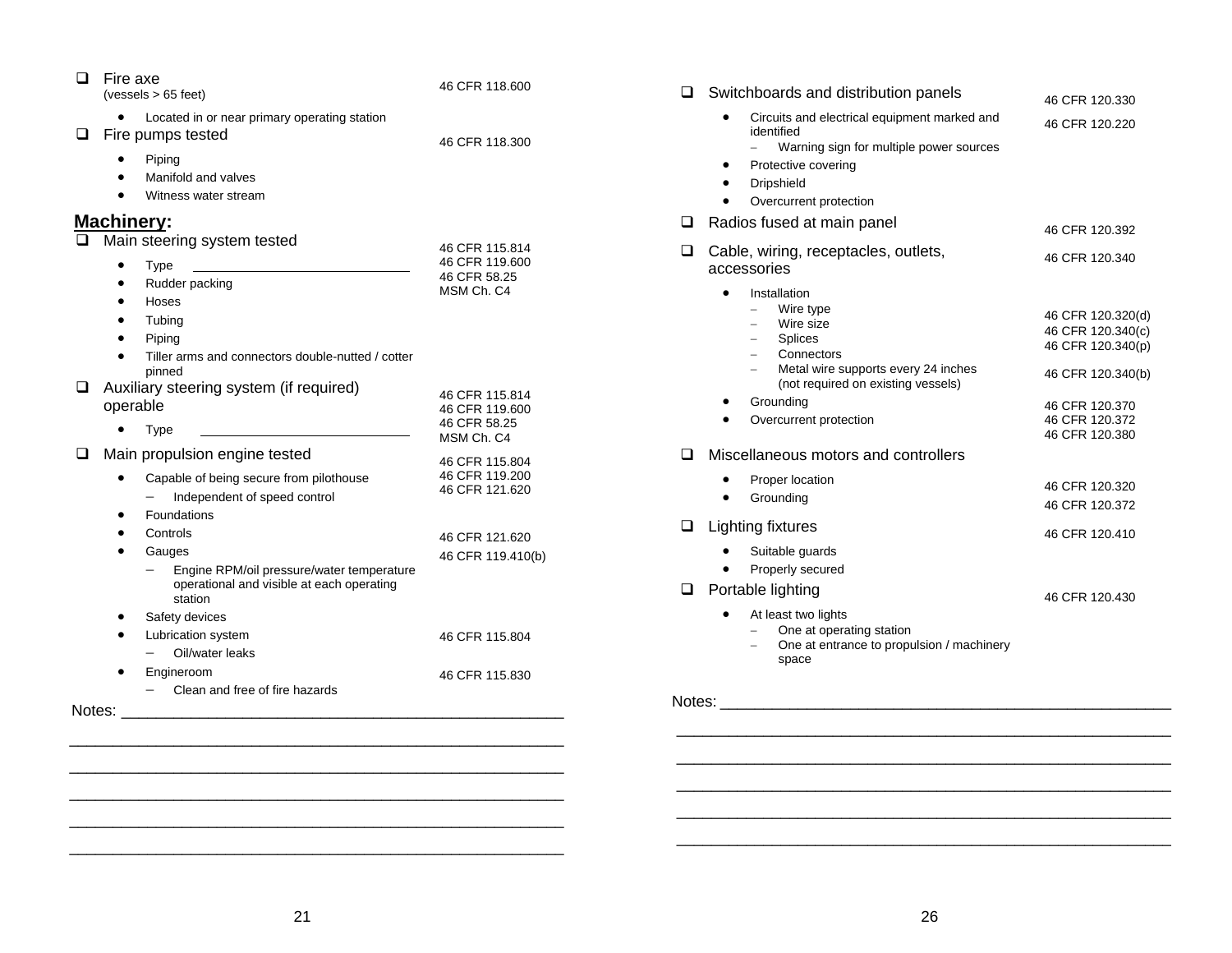## **Electrical Equipment:**

|   | Primary power and light system tested                                                                                        | 46 CFR 115,806                   |
|---|------------------------------------------------------------------------------------------------------------------------------|----------------------------------|
|   | Voltage                                                                                                                      | 46 CFR 120.310                   |
|   | Electrical source<br>$\Box$<br>Generator                                                                                     | 46 CFR 120.312                   |
|   | ப<br>Battery                                                                                                                 |                                  |
|   | Grounding                                                                                                                    | 46 CFR 120.376                   |
|   | Main engine generators                                                                                                       | 46 CFR 120.310(b)                |
| □ | Independent generators                                                                                                       | 46 CFR 120.320                   |
|   | Multiple generators<br>Independent prime movers<br>Circuit breakers interlocked<br>Parallel operation must meet Subchapter J | 46 CFR 120.322                   |
|   | Batteries (and alternator, if required)                                                                                      | 46 CFR 120.310                   |
|   | Overload protection<br>Ventilation<br>Protective covering                                                                    | 46 CFR 120.350<br>46 CFR 120.354 |
|   | Battery charger with ammeter connected to<br>charging circuit                                                                |                                  |
|   | Cable connectors permanent                                                                                                   |                                  |
|   | Corrosion-resistant tray or mounting                                                                                         |                                  |
|   |                                                                                                                              |                                  |

| <b>Service</b> | Location |
|----------------|----------|
|                |          |
|                |          |
|                |          |
|                |          |
|                |          |
|                |          |

Notes: \_\_\_\_\_\_\_\_\_\_\_\_\_\_\_\_\_\_\_\_\_\_\_\_\_\_\_\_\_\_\_\_\_\_\_\_\_\_\_\_\_\_\_\_\_\_\_\_\_\_\_\_

| ❏      | Cooling system<br>46 CFR 119.420 |                                                                                                                                                                                              |                |  |  |
|--------|----------------------------------|----------------------------------------------------------------------------------------------------------------------------------------------------------------------------------------------|----------------|--|--|
|        |                                  | Type of engine cooling system                                                                                                                                                                |                |  |  |
|        |                                  | Temperature gauges (operating station)                                                                                                                                                       | 46 CFR 119.410 |  |  |
|        |                                  | Installation                                                                                                                                                                                 | 46 CFR 119.422 |  |  |
| ப      |                                  | Exhaust system                                                                                                                                                                               | 46 CFR 119.425 |  |  |
|        |                                  | Type of exhaust cooling system                                                                                                                                                               |                |  |  |
|        |                                  | Loss of cooling alarm on vessel with wet exhaust<br>(vessels with a separate exhaust cooling pump<br>must have a loss of cooling alarm)<br>Visible / audible<br>Located at operating station |                |  |  |
|        |                                  | Leaks<br>$\equiv$                                                                                                                                                                            | 46 CFR 119.430 |  |  |
|        |                                  | Seams<br><b>Elbows</b>                                                                                                                                                                       |                |  |  |
|        |                                  | Joints<br>$\equiv$                                                                                                                                                                           |                |  |  |
| ◻      |                                  | Flexible hoses<br>Fuel system                                                                                                                                                                |                |  |  |
|        |                                  | Tank space properly vented                                                                                                                                                                   | 46 CFR 115.804 |  |  |
|        |                                  | $>$ 500 cubic feet = gooseneck $>$ 2.5 inches<br>$<$ 500 cubic feet = gooseneck > 1.5 inches<br>$\equiv$                                                                                     | 46 CFR 119.470 |  |  |
|        |                                  | Fuel tank vents<br>Vent openings not located adjacent to<br>possible sources of vapor ignition<br>30 x 30 mesh screen                                                                        | 46 CFR 119.450 |  |  |
|        |                                  | Independent fuel tanks grounded<br>Electrically bonded to a common ground                                                                                                                    | 46 CFR 119.440 |  |  |
|        |                                  | Portable fuel tanks<br>Stowed on deck in racks<br>"No Smoking" placards posted                                                                                                               | 46 CFR 119.458 |  |  |
|        |                                  | Shutoff valves tested (tank and engines)<br>Located at the ends of each fuel line<br>If tank end not located outside of tank space,<br>handle must be within 12-inch reach and<br>shielded   | 46 CFR 119.455 |  |  |
|        |                                  | <b>Fuel strainers</b>                                                                                                                                                                        |                |  |  |
|        |                                  | Solid bottom type petcocks with tapered plugs<br>and union bonnets                                                                                                                           |                |  |  |
|        |                                  | Fuel tank fill hose<br>Top flange grounded to tank<br>Flexible hoses                                                                                                                         | 46 CFR 119.445 |  |  |
|        |                                  | Termination of filling, sounding or vent pipes<br>outside vessel                                                                                                                             |                |  |  |
| Notes: |                                  |                                                                                                                                                                                              |                |  |  |
|        |                                  |                                                                                                                                                                                              |                |  |  |
|        |                                  |                                                                                                                                                                                              |                |  |  |

 \_\_\_\_\_\_\_\_\_\_\_\_\_\_\_\_\_\_\_\_\_\_\_\_\_\_\_\_\_\_\_\_\_\_\_\_\_\_\_\_\_\_\_\_\_\_\_\_\_\_\_\_\_\_\_\_\_ \_\_\_\_\_\_\_\_\_\_\_\_\_\_\_\_\_\_\_\_\_\_\_\_\_\_\_\_\_\_\_\_\_\_\_\_\_\_\_\_\_\_\_\_\_\_\_\_\_\_\_\_\_\_\_\_\_